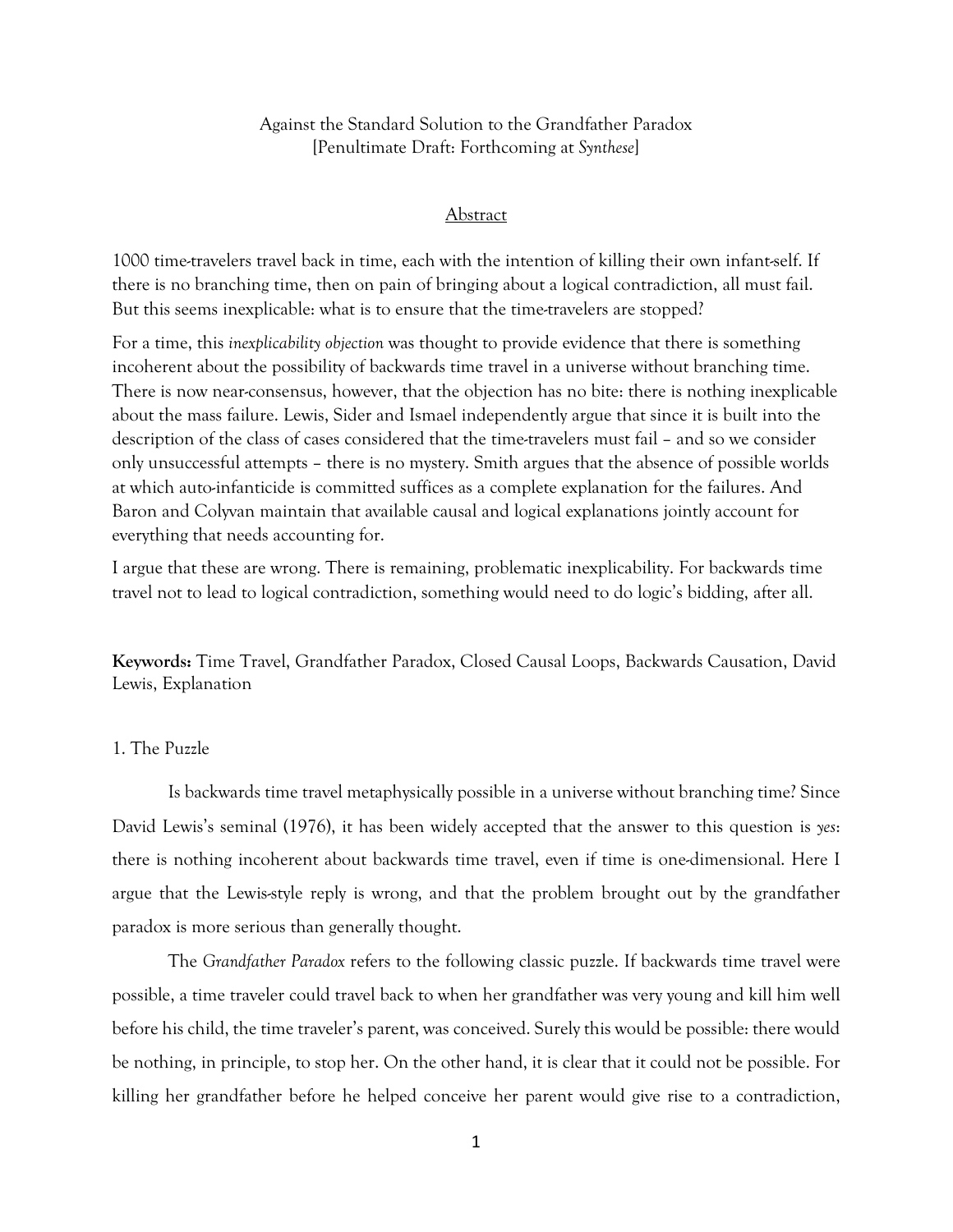indeed a host of contradictions: the time traveler both is and is not born, her grandfather both did and did not live past childhood, the time traveler both did and did not kill her grandfather when he was young (for if she did, then she was never born, in which case she didn't), etc. So it seems that we have two choices: deny that it would be possible for the time traveler to kill her grandfather were she to travel back in time, or deny that backwards time travel is possible. But since it seems clear that a time traveler could kill her own grandfather, we must deny the possibility of backwards time travel.

There are different variations of this objection. Here I focus on a variation that is sometimes referred to as the *inexplicability objection*. To explain the objection, we will need a time traveler, call her *Timna<sub>OLDER</sub>* ("Timnao", for short). Instead of having Timnao try to kill her grandfather, she will travel back in time to try to kill her own infant self, Timna<sub>YOUNGER</sub> ("Timnay"). When Timna<sub>O</sub> steps out of her time machine in the past, she finds her helpless younger self alone in a crib. Timnao is highly trained in both Karate and Taekwondo and has a sword, dagger, and fully loaded gun as backup. Timna**<sup>O</sup>** attempts to kill the child. What happens? If we suppose for the sake of argument that backwards time travel is possible, we will have to accept that although it seems that Timna<sub>0</sub> should have no problem killing Timnay, in fact she cannot do so: something will have to go wrong. Timna<sub>Y</sub> will have to survive. Maybe Timna<sub>O</sub> becomes squeamish about the idea of creating a logical contradiction at the last moment and cannot bring herself to go through with the plan. Maybe she slips on a banana peel. Maybe she accidentally kills the wrong child. Whatever happens, Timna<sub>o</sub> must fail. But this is inexplicable. For there is nothing in place to ensure that she fails. As David Lewis puts it, "The forces of logic will not stay [her] hand! No powerful chaperone stands by to defend the past from interference." (1976:149). Of course, coincidences happen. It is certainly *possible* for Timna<sub>O</sub> to happen to fail for some fluky reason or other. But coincidences are just that: coincidental. What seems inexplicable is that the pertinent causal chain *must* terminate in her failure.

The problem becomes more striking still when we consider a scenario in which not merely one time traveler, but many – perhaps 1,000 – all travel back in time, each with the intention of committing auto-infanticide. Although the conditions are ripe for the time travelers to succeed (they are all capable assassins confronting helpless infants), something must go wrong in every single case. Not one of the time travelers can succeed in the task. How can this be? There are, it seems, two good options for responding to this puzzle. We can try to explain away the (appearance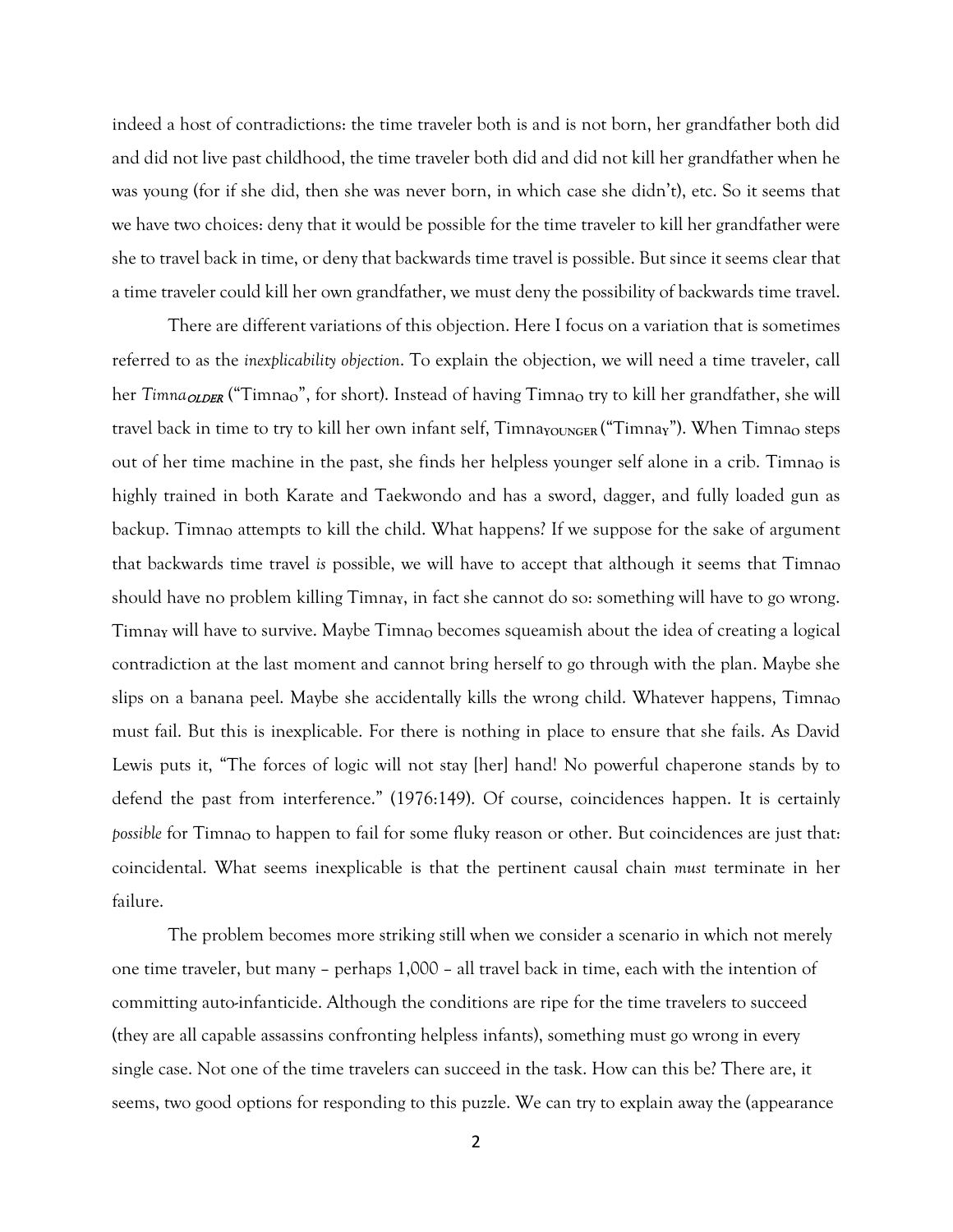of) inexplicability; or else we can accept that, at the very least, the paradox provides us with compelling *evidence* that there is something incoherent about backwards time travel in a universe without branching time (albeit not conclusive proof of its impossibility).

### 2. The Standard Solution

Lewis (1976) was the first to defend time travel against the inexplicability objection. There have since been a number of articles responding to it approximately as he does. The response, which is widely accepted as correct, is to take the first option above and deny that there is actually anything inexplicable or extraordinary about the fact that something or other will cause each time traveler who tries to commit auto-infanticide to fail. And if there is nothing extraordinary about it, then the fact that each must fail gives us no reason whatsoever to reject the possibility of backwards time travel.

But how can there be nothing extraordinary about the fact that every single time traveler who tries to commit auto infanticide will fail? How can the appearance of inexplicability be explained away? Lewis's solution is to invoke the fact that 'can'-claims are context sensitive. In a context in which we only consider facts about the time before Timnao's attempt on Timnay's life - facts, for example, about Timnao's abilities and opportunities at the time - it will turn out that Timnao *can* kill Timna<sub>Y</sub>, where by this it is meant that Timna<sub>0</sub>'s killing of Timna<sub>Y</sub> is compossible with the relevant pre-attempt facts. This is a standard way to evaluate a 'can'-claim, and many of the 1000 backwards time travelers can kill their younger selves in this sense. It is this sense of 'can' that we use when we use reasoning like, 'of course Timna<sub>O</sub> can kill Timna<sub>Y</sub>. The latter is just a helpless infant and there's nothing to stop Timna<sub>0</sub>...' We shift to a different use of 'can', however, when we think about the killing being logically impossible. In particular, we hold fixed facts like that Timna<sub>Y</sub> survived long enough to become an adult and travel back in time. Once we recognize that we are holding these additional facts fixed, the inexplicability vanishes: the fact that Timnao cannot kill Timna**<sup>Y</sup>** *given that* Timna**<sup>Y</sup>** survived the attempt is no more inexplicable than is the fact that I cannot eat a sandwich for lunch tomorrow *given that* I will eat (only) salad.

Along similar lines, Jenann Ismael (2003) makes the case for explicability by comparing the time traveler scenario, which I dub '*Auto-Infanticide'*, to a scenario in which Ismael tries and fails to reach her mother by telephone (call this '*Telephone*'). There is nothing odd or mysterious about the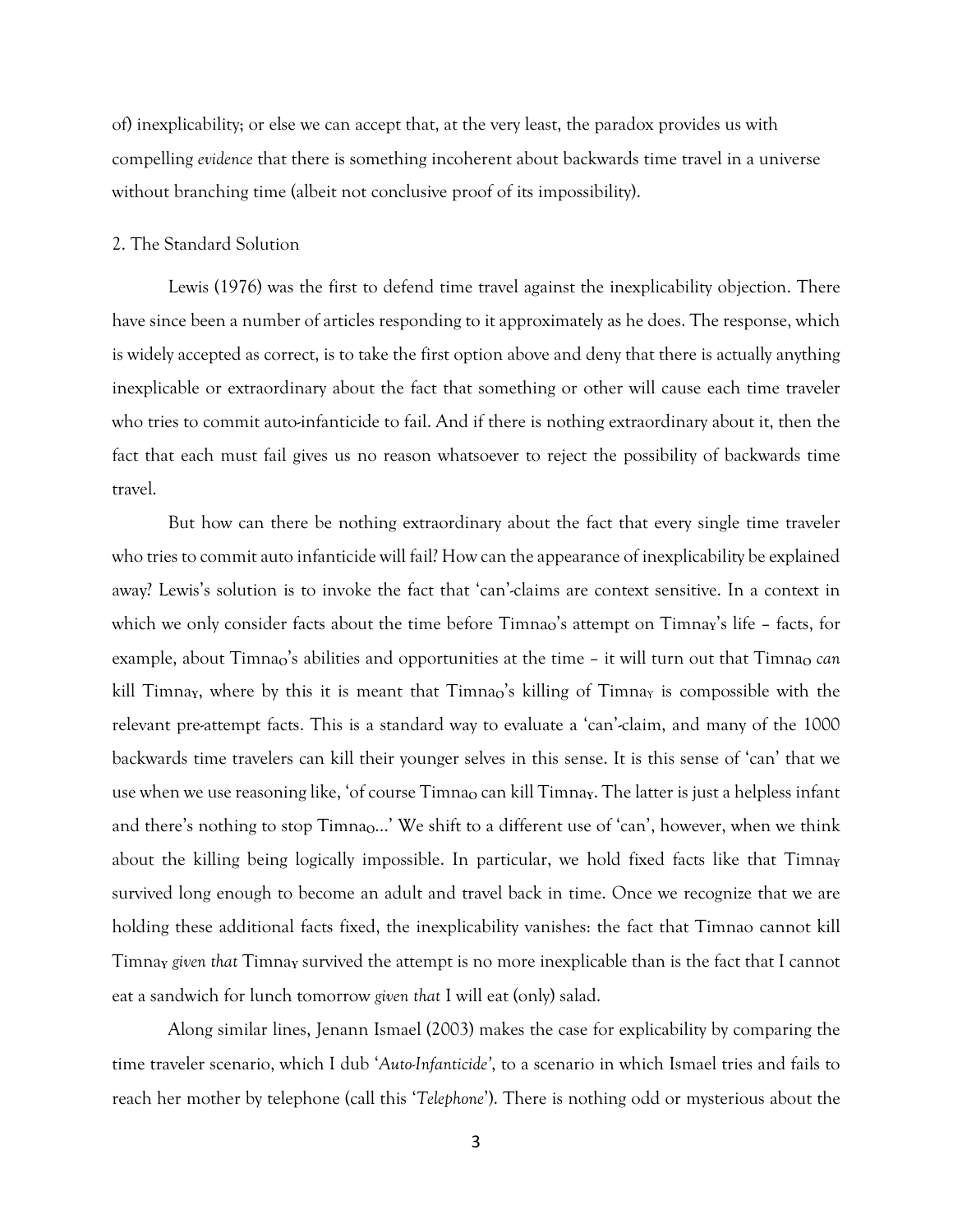fact that every time Ismael attempts to reach her mother by telephone *but fails*, there is some causal explanation for the failure. It may be unlikely or coincidental for Ismael's phone call to fail to go through; nonetheless, it is expected that *each time it does fail*, there is an explanation. By attending to just those cases (however rare) in which the call does not go through, we selectively attend to just those cases in which something or other has caused the phone call attempt to fail.

Similarly, Ismael argues, when we consider cases in which there is a time traveler from the future – alive and in position to attempt auto-infanticide – we are already considering only cases in which that time traveler fails. For "…when we describe a self-defeating causal chain, we sneak in, under the guise of the first event, a description of the *last* which is incompatible with the success of the operation as a whole…We consider only unsuccessful cases." (2003: 308, her emphasis). Timna being alive as an adult entails that she survived past her childhood. She has survived any attempts made on her life when she was a child, including any made by her older self. And just as it makes no difference how many times Ismael tries *and fails* to call her mother – each time there will be some causal explanation of her failure – similarly, each time a time traveler tries (and indeed, fails) to commit auto-infanticide, there will be some causal explanation for this failure as well. Finally, just as there is nothing spooky or noteworthy about this in the case of Ismael's failed attempts at momcalling, likewise there is nothing spooky or noteworthy about it in the case of the auto-infanticidal time travelers, regardless of how weird or coincidental the failure appears each time.<sup>[1](#page-3-0)</sup>

#### 3. A Disanalogy?

While it appears, and indeed is widely accepted, that the puzzle has been solved, I now argue that it has not been. Let us suppose that Timna<sub>o</sub>'s attempt to kill Timna<sub>y</sub> occurs at some particular time, t1. I will use "x can<sub> $|\langle t_1|$ </sub>  $\phi$ " to mean that x  $\phi$ -ing is compossible with the relevant *pre-t1* facts, and "x can[∞] *Φ*" to mean that that x *Φ*-ing is compossible with all the relevant facts, including facts at and after t1. We have, then, the following two claims:

- (i) Timna<sub>O</sub> can<sub>[<t1]</sub> kill Timna<sub>Y</sub>.
- $(i)$  Timna<sub>O</sub> can<sub> $[∞]$ </sub> kill Timna<sub>Y</sub>.

<span id="page-3-0"></span><sup>&</sup>lt;sup>1</sup> Ted Sider (2002) argues similarly.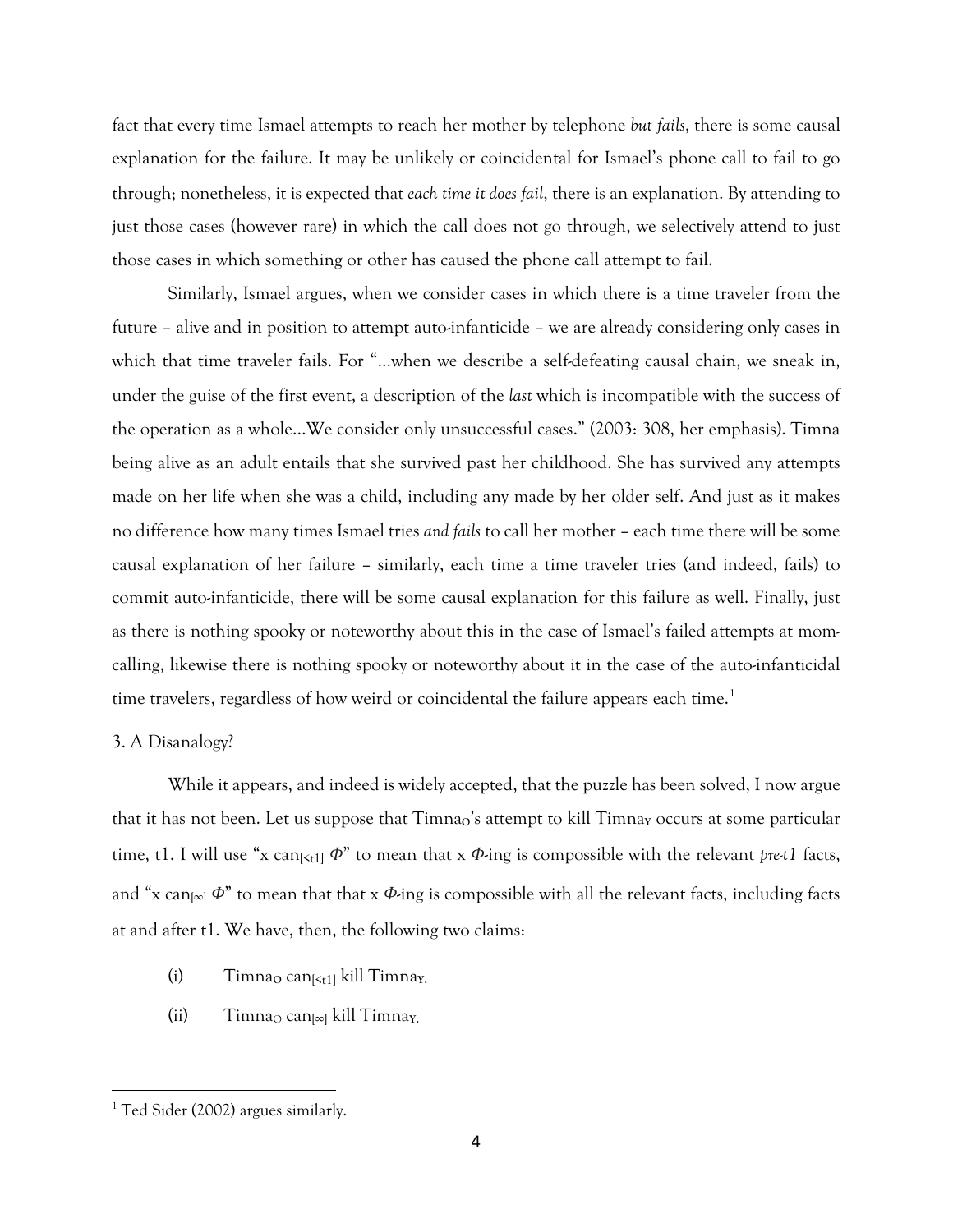I agree with Lewis that the inexplicability vanishes if (i) is true and (ii) is false. And while I agree that (ii) is false, I disagree that (i) is true. Timnao's successful killing of Timna<sub>Y</sub> is *not* compossible with the relevant pre-t1 facts. She *must* be caused to fail, even when we don't hold fixed facts at or after t1. If that is right, then that something will be in place to cause her to fail (a banana peel, a jammed gun, etc.) remains inexplicable – or so I will argue. I have two premises, then, to defend. First, that Timna<sub>O</sub> cannot<sub>[<t1]</sub> kill Timnay. Second, that if that is right – i.e., if (i) is false – then *Auto-Infanticide* is problematically inexplicable. Here is the plan. In the remainder of this section and in §4, I will argue that the effectiveness of the analogy between *Auto-Infanticide* and cases like *Telephone* depends crucially on (i) being true. That is, *Telephone* is only explicable because it is the case that, given that the call is placed at t1, Ismael can $\kappa_{t1}$  reach her mother. In §5 I argue that Timna<sub>O</sub> cannot<sub>[<t1]</sub> kill Timna<sub>Y</sub>, and that we therefore cannot account for the explicability of Auto-*Infanticide* in the way that Lewis, Ismael, and Sider do. In §6 and §7 I consider different ways theorists have tried to defuse the inexplicability worry, and I argue that they are not successful, either.

To better understand the explicability of *Telephone*, it will be helpful to consider an additional scenario which is explicable in the way that *Telephone* is but which, like *Auto-Infanticide*, involves backwards time travel.

*Bicycle*: Ernie<sub>o</sub> never had a bicycle as a child. He travels back in time, meets his younger self, Ernie<sub>Y</sub>, and decides to buy him a bicycle. Since Ernie<sub>O</sub> did not have a bicycle as a child, something or other must cause Ernie<sub>O</sub> to fail in his task. Indeed, all time travelers who did not have bicycles as children will fail if they attempt to travel back in time and give their childhood selves bicycles.

Why is it explicable that something – perhaps something that appears fluky and coincidental at the time – will happen to cause the call to not go through each time Ismael tries and fails to reach her mother? And why is it explicable that every time traveler who did not have a bicycle as a child and who travels back in time and attempts to give his or her younger self a bicycle will fail?

There is a feature, shared by *Telephone* and *Bicycle,* which, I maintain, accounts for the scenarios' explicability. Here is a first attempt at it.

**Contingent Failure**: Although the attempt in question failed, it was the case from a temporal perspective prior to the failure that it could have succeeded.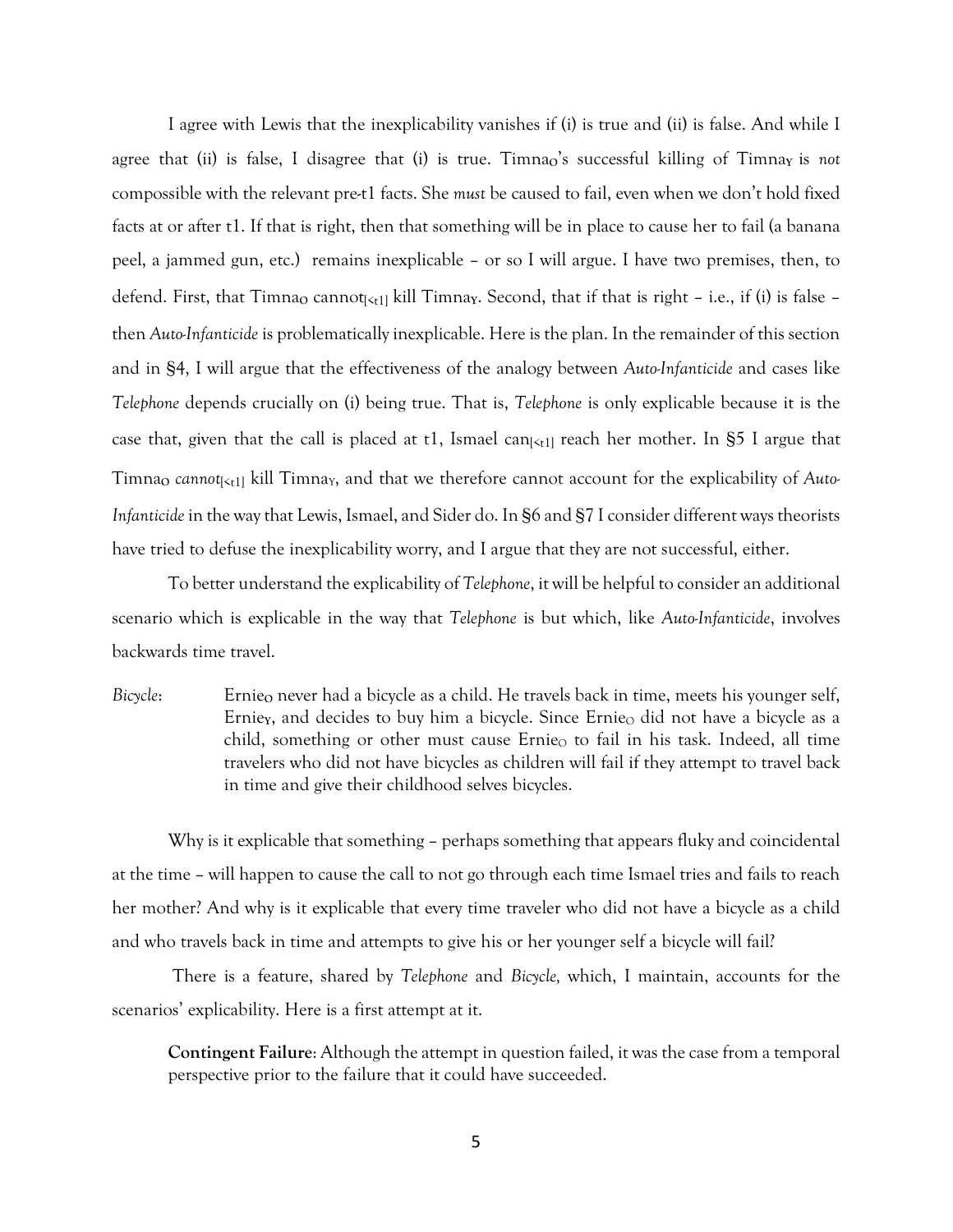When I say of a non-occurring event that it *can* occur, or *could have* occurred, or that its nonoccurrence is contingent from the perspective of some time, t, I mean that the event is metaphysically compossible with all (or nearly all<sup>[2](#page-5-0)</sup>) pre-t facts. I specify the temporal perspective from which the event can occur to distinguish it from the trivial way in which it cannot occur from the perspective of a time *after* it does not occur. If we hold fixed the fact that Ismael's call failed, for instance, then it is necessary that it did. That is, at all the worlds at which Ismael tries to reach her mother and the call does not go through, Ismael's attempt fails. Similarly, Ernie<sub>o</sub> fails to give Ernie<sub>Y</sub> a bicycle at all worlds at which Ernie**<sup>Y</sup>** never had a bicycle. But, supposing these failures both occur at t1, and holding only pre-t1 facts fixed, neither failure was metaphysically necessary. There are nearby possible worlds at which Ismael's phone call goes through. Likewise, from a temporal perspective prior to Ernieo's failed attempt to give Ernie<sub>Y</sub> a bicycle, it was not metaphysically required that he fail. There are nearby possible worlds at which Ernie<sub>o</sub> tries to give Ernie<sub>Y</sub> a bicycle and succeeds. Of course, at these worlds Ernie<sub>o</sub> *does* have a bicycle as a child.

The importance of the contingency of the failure given an appropriate temporal perspective is especially clear in examples involving backwards causation. Consider *Bicycle* again. Ernie did not have a bicycle as a child. At first sight it might seem inexplicable that, since he did not have a bicycle, if Ernie<sub>o</sub> were to travel back in time and try to give Ernie<sub>Y</sub> a bicycle, he would have to be caused to fail in some way. What is to ensure that he does? *It is because of the contingency of his failure that we don't need to answer this question*: prior to t1, it is not the case that he has to fail. Nothing needs to ensure that it happens. It is just that he contingently (from a pre-t1 perspective) *does* fail. It is, in part, because Ernie**<sup>O</sup>** happens to fail at t1 that Ernie never had a bicycle as a child. It would be inexplicable if Ernio<sub>o</sub> had to fail if we didn't hold fixed anything at or after t1.

I will argue in the next section that *Auto-Infanticide* does not share this feature with the other cases. From *no* perspective on the timeline is it metaphysically possible for Timna<sub>o</sub> to kill Timna<sub>y</sub>. And it was this feature that made the respective failures in *Telephone* and *Bicycle* explicable. If it is

<span id="page-5-0"></span><sup>2</sup> If x does *not Φ* at *w*, then x's *Φ-ing* may *not* be compossible with the conjunction of *w*'s laws and the set of *all* pre-t facts at *w*; especially if *w*'s laws are deterministic. In that case, we can take  $can_{\{sl\}}$ to mean that x *Φ-ing* is compossible with as many pre-t w-facts as possible, allowing only the minimal change/s required for x to *Φ* at *w.*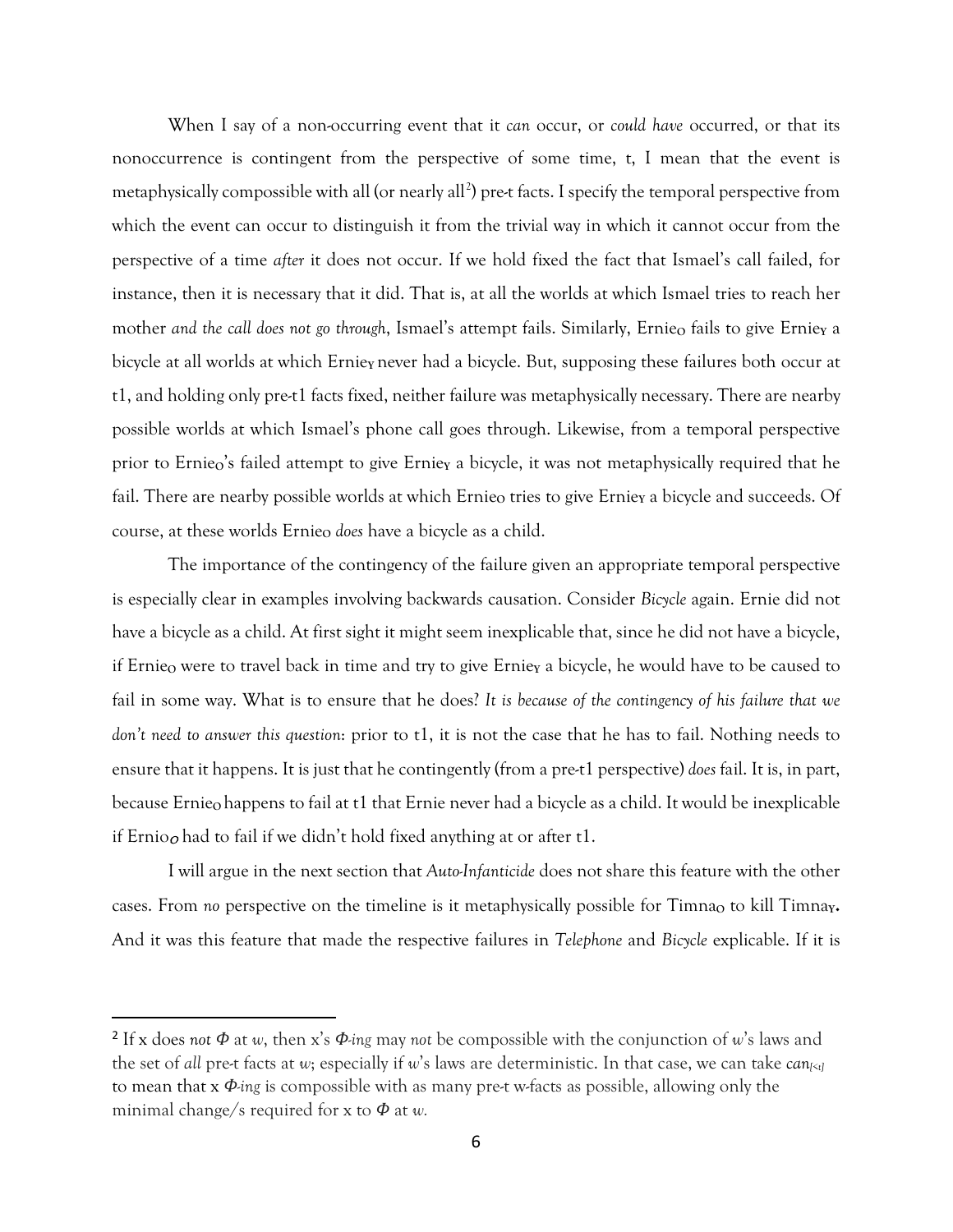not the case that Timna<sub>o</sub> merely happens to fail due to causal happenstance, then the question, 'what is there to ensure that Timna<sub>o</sub> fails?', still requires answering, and the inexplicability remains.

#### 4. *Contingent Failure* Improved

In both *Telephone* and *Bicycle*, we considered whether the agent could have succeeded in his or her respective task from a temporal perspective prior to t1, the time of the attempt. Since in both cases they could have, the actual failures could be attributed to ordinary contingent causal accident and so were deemed explicable. As we will see in a moment with the example *Light Switch*, however, there are some scenarios involving backward causation in which a particular event *must* be caused to occur from a temporal perspective prior to its own occurrence, but where this is still explicable. Examples of this kind show that we'll need to be more precise about the temporal perspective from which the occurrence of an event should be contingent if it is to be explicable.

Suppose there is a switch that, if flipped at t2, makes a light turn on at an earlier time, t0. For simplicity we can suppose that the only way for the light to turn on at t0 is for the switch to be flipped at t2. Call this scenario *Light Switch*. One who has all the relevant facts can epistemically infer from the light coming on at  $\theta$  that the switch will be flipped at  $\tau$ . Indeed, if the light comes on at t0 – still assuming that its cause is the switch being flipped at  $t^2$  – then we might be inclined to think that at t0 it is already the case that the switch will (have to) be flipped at t2. Given that the light has already come on at t0 and that its cause is the switch being flipped at t2, were someone to try at t1 to make it such that the switch is not flipped, that person would fail. It seems that they would have to fail even before they tried. And yet, I take the (real) lesson of the Lewis-Ismael-Sider line to be, in part, that there need be nothing inexplicable about this failure: the failure *happens* to occur at t1, and it is only because it does that the light comes on at t0. Were it *not* to (happen to) occur, the light would not have come on. The reason this failure is explicable is that there is still some important sense in which the failure was contingent, even though it already had to occur prior to the time of its occurrence at t1.

So in what sense did the failure merely happen to occur? I suggest it is this: the switch flipping is contingent *if the causal effects of the switch flipping are not held fixed*. Alternatively, we can express the same idea as follows: the switch flipping is contingent from a temporal perspective that is prior to both the switch flipping *and* to all of its causal consequences. Let us suppose that the light turning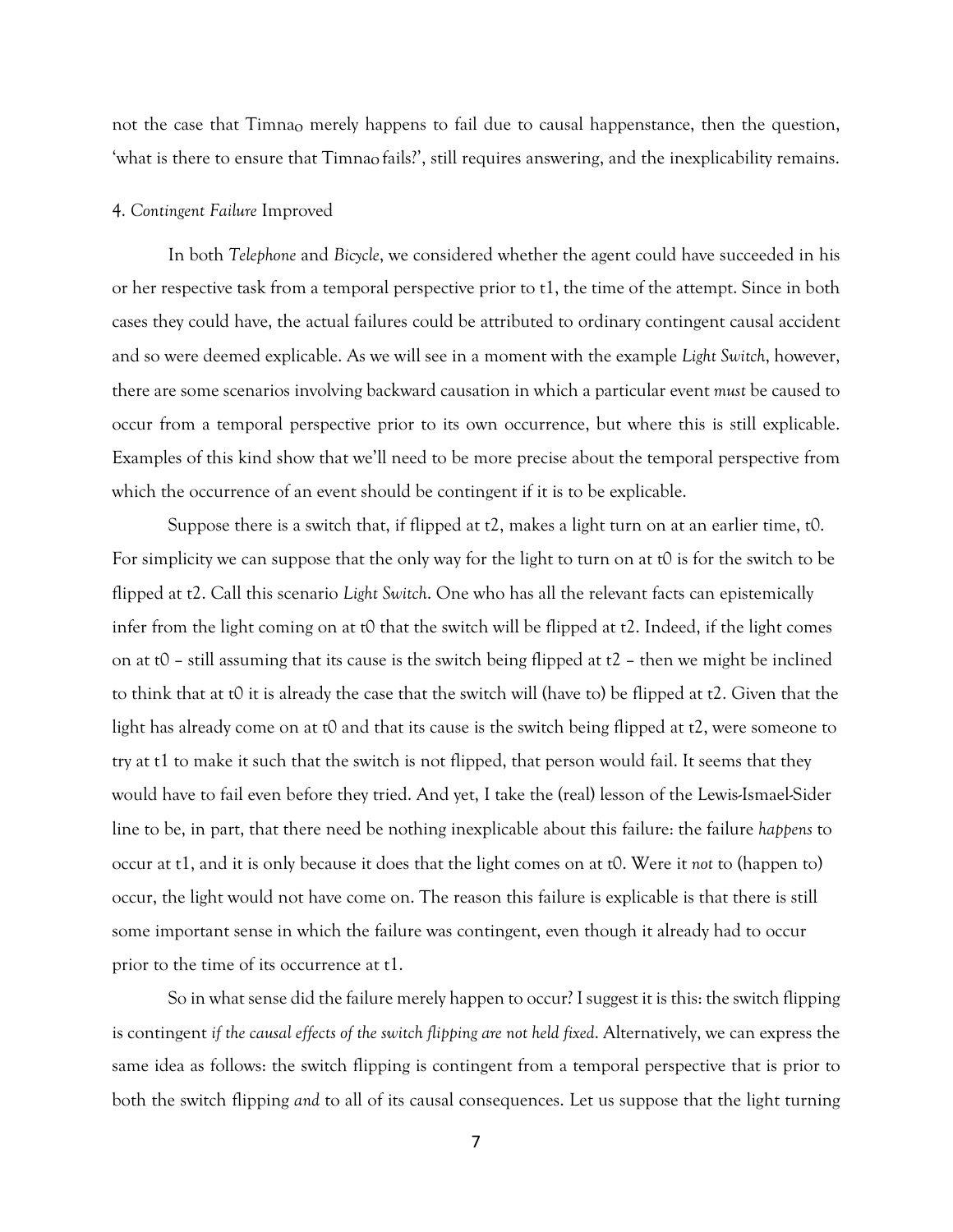on at t0 is the earliest effect of the switch being flipped. In that case, it is possible for the switch to not be flipped (and thus, for the light to not turn on) from a temporal perspective that is prior to t0. There are nearby possible worlds at which the switch is not flipped at t2 and, because of this, the light does not turn on at t0. Because the complete causal chain from the switch flipping to the light turning on is contingent, nothing has to be in place to ensure that the switch is flipped at t2. Either something happens to make it such that the switch is flipped, in which case the light turns on at  $t0$ ; or not, in which case the light stays off. Our discussion of *Light Switch* indicates that *Contingent Failure* should be modified in the following way:

**Contingent Failure'**: Although the attempt in question failed, it was the case from a temporal perspective prior to the failure *and to its earliest causal consequence* that it could have succeeded.

Return to *Auto-Infanticide*. If Ismael is right that *Auto-Infanticide* is explicable in the way that the other cases are, then it should be possible for Timna<sub>O</sub> to succeed at killing Timna<sub>Y</sub> from a temporal perspective that is prior to not only Timnao's failure to kill Timnay, but also to the earliest causal effects of the failure. Timna<sub>o</sub>'s arrival by time travel at t0 is causally downstream from Timna<sub>o</sub>'s failure to kill Timna<sub>y</sub> since, were she to not fail, Timna<sub>o</sub> would not be alive nor able to time travel to t0. And if that is right, then for *Auto-Infanticide* to be explicable in the way that *Light Switch* and the others are, it must be the case that Timna<sub>O</sub> can succeed at killing Timna<sub>Y</sub> from a temporal perspective that is prior to t0. If she can $\vert \xi_0 \vert$  succeed, then her failure can be attributed to ordinary causal happenstance: she *happened* to fail, and so Timna<sub>o</sub> was alive and able to time travel to t0.

The question, then, is this: can<sub>[<t0]</sub> Timna<sub>0</sub> kill Timna<sub>Y</sub>? In other words, is it the case that if Timna**<sup>O</sup>** fails, it is because she merely happens to? Is the failure contingent from a temporal perspective prior to t0? And does Timna<sub>0</sub> merely happening to fail thus (partially) account for how Timna**<sup>O</sup>** is able to time travel to t0 in the first place? As in *Light Switch*, we can test the contingency of Timna<sub>o</sub>'s failure by testing the contingency of the causal chain as a whole. We do this by investigating if it is possible to "pick up" the whole chain from the cause – Timnao's failure to kill Timna<sub>Y</sub> – to the effect – Timna<sub>O</sub> arriving via time machine at t0. If it is the case that Timna<sub>O</sub>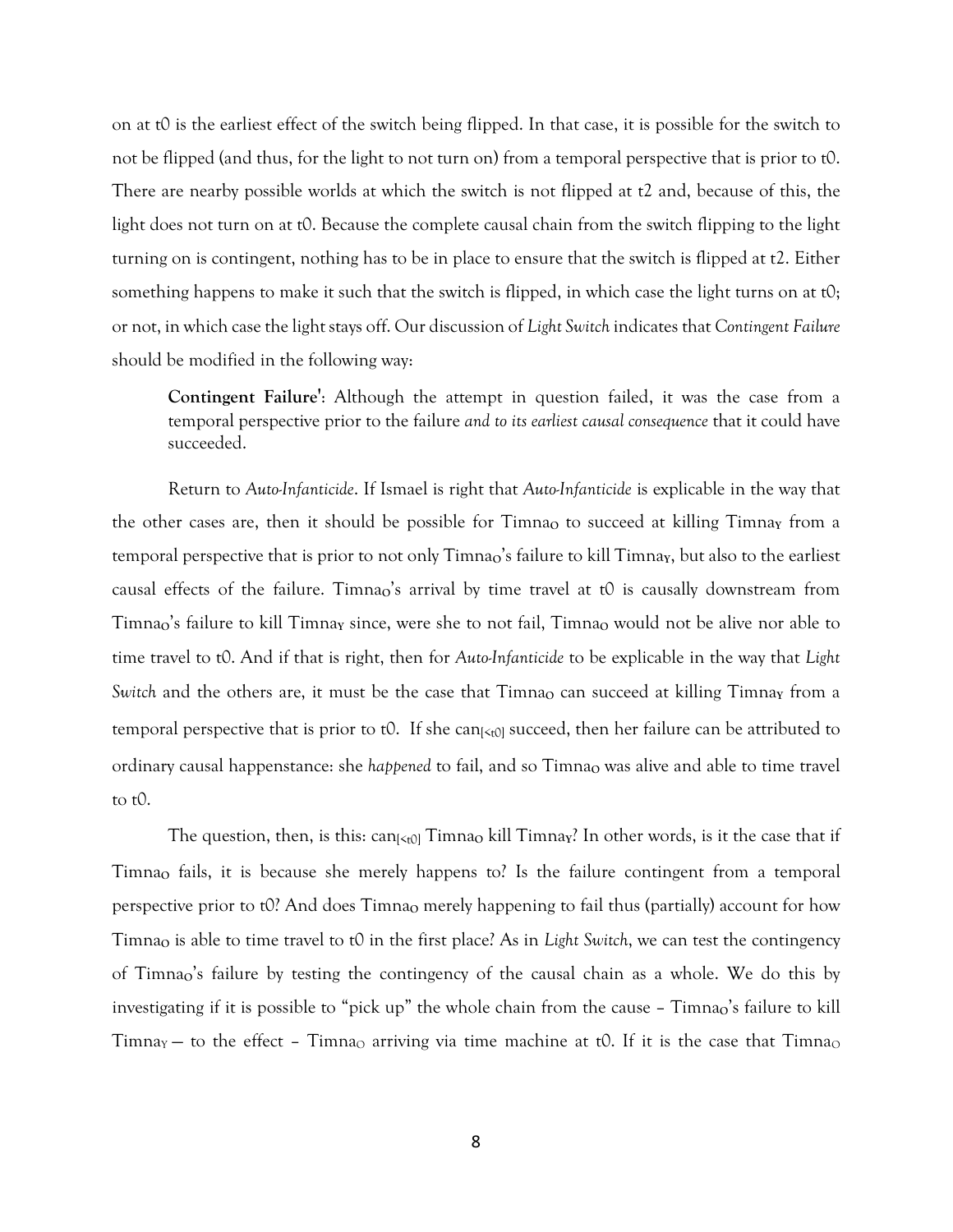contingently happens to fail, it should be the case that  $T_{imnaO}$  could $\kappa_{U}$  have succeeded at killing Timna**<sup>Y</sup>** if we allow for the effect of her failure, her time travel to t0, to vary when we vary the cause.

When we try to test for contingency we immediately run into a problem, however. If Timna<sub>O</sub> hadn't time traveled to t0 she wouldn't have made the attempt to kill  $T_{\text{imn}}$  in the first place, let alone succeeded or failed. What then is indicated by Timnao's presence at t0? Does it epistemically indicate that she contingently happened to fail, the way the light being on epistemically indicates that the switch happened to be flipped? Does it indicate that although she could $\left[\zeta_{t0}\right]$  have succeeded, she didn't, and that's (partly) why she is at t0 – the way that, e.g., Ernie never having a bicycle as a child indicates that if Ernie<sub>o</sub> tried to buy his younger self a bicycle he happened to fail (and that failure is partly why he never had a bicycle)? It does not. Timna<sub>O</sub>'s presence at t0 does *not* indicate that she contingently happened to fail if she tried to kill Timna<sub>Y</sub> - i.e., that she *happened* to slip on a banana peel, or the gun *happened* to jam, etc. – since success would require her to first be at t0 as well. Of course, we know that she must fail. It is logically required that she does. The point is that her presence at t0 does not indicate that she contingently happens to fail. For the failure to be contingent, it must have been possible for it to *not* have occurred given that most pre-t0 facts are held fixed while the failure and its causal consequences are not. [3](#page-8-0) It must be the case that the agent can $\kappa_{t0}$  succeed.

# 5. Can<sub>[<t0]</sub> Timna<sub>O</sub> kill Timnay?

So can<sub>[<t0]</sub> Timna<sub>O</sub> kill Timna<sub>Y</sub>? We've already seen that Timna<sub>O</sub>'s presence at t0 does not indicate that she happened to fail to kill  $\text{Timn}_Y$  if she tried, and so the case is already importantly different from the others. But from this does it follow that  $T_{\text{imna}}$  cannot<sub>[ $50$ ]</sub> kill  $T_{\text{imna}}$ ? More to the point, does it follow that she didn't *contingently happen* to fail from a pre-t0 perspective? A bit more must be said to answer this question. In particular, its answer depends on whether there are already enough facts, pre-t0, to ground Timnay's identity to Timna $\circ$ . If there are enough such facts, then we need not hold fixed post-t0 facts for it to be the case that Timna<sub>O</sub> cannot kill Timna<sub>Y</sub>, and

<span id="page-8-0"></span><sup>&</sup>lt;sup>3</sup> To test for contingency, we hold fixed as many pre-t0 facts as possible because we want to know if the respective agent can succeed at the relevant task (buying Ernie a bicycle, killing Timna<sub>Y</sub>, etc.) at other worlds that are just about the same as *w* prior to t0.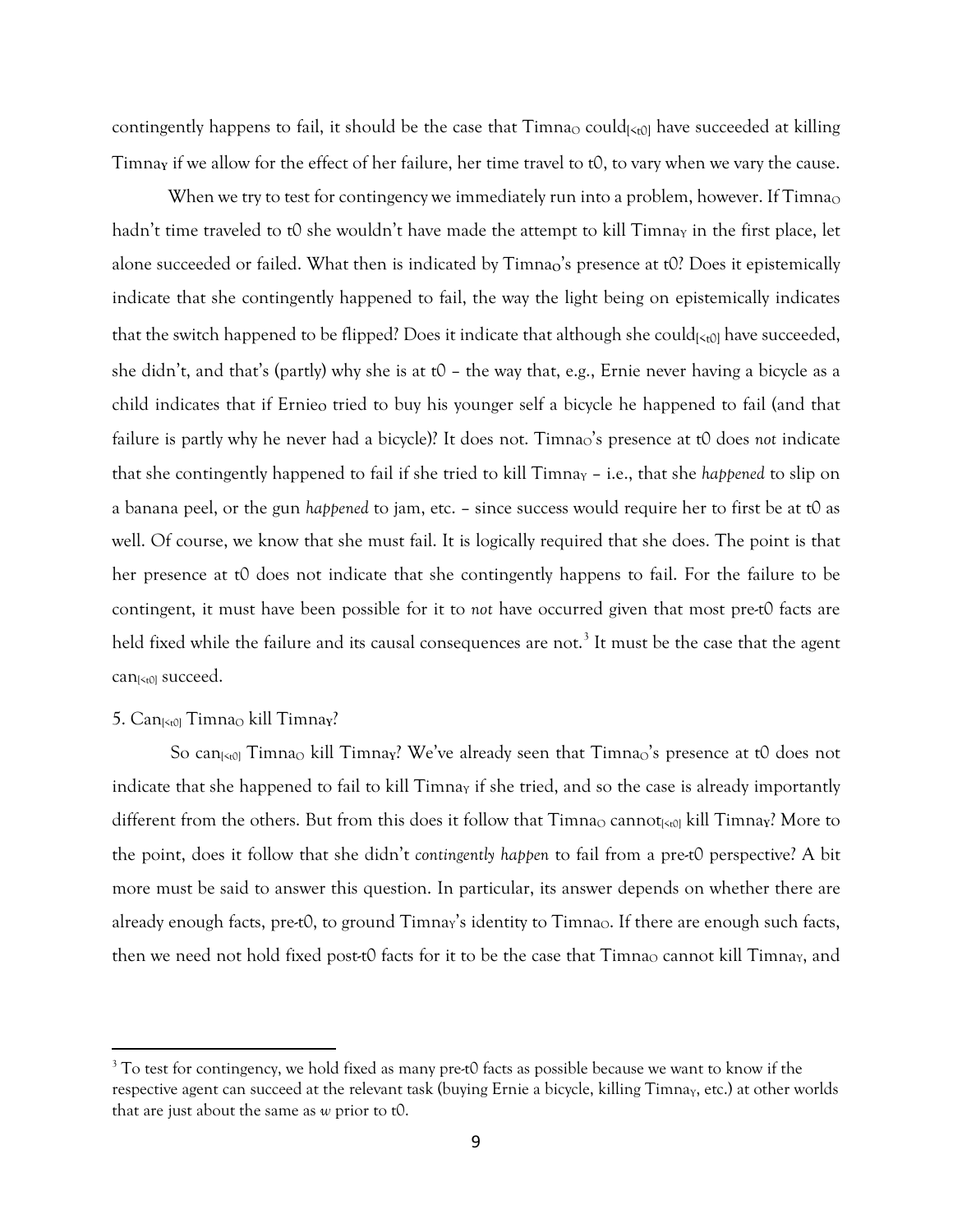the answer to the question in the heading of this section is "no". I thus turn my attention to the following question:

 $Q$ : Is there some pre-t0 fact or set of facts which is sufficient to ground  $Timna<sub>o</sub>'s$  identity to Timnay?

The kind of identity at issue here is the kind that would make it such that if  $\text{Timn}_Y$  is identical to Timna<sub>O</sub>, then the former's death is inconsistent with the latter's existence. We can call this *origination-identity*, since Timna<sub>O</sub> must originate or emerge out of Timna<sub>Y</sub> for Timna<sub>Y</sub>'s death to be inconsistent with  $Timna<sub>o</sub>$  being alive. Which facts ground origination-identity is a difficult question. We might appeal to Kripke's necessity of origin thesis: if  $\Gamma$ imna<sub>Y</sub> and  $\Gamma$ imna<sub>O</sub> come from the same zygote, then they do so necessarily and the two are origination-identical at all possible worlds at which both exist. In that case it makes no difference what happens to Timna at or after t0: every world with both Timnay and Timna $\rm _O$  is a world at which one emerges from the other.<sup>[4](#page-9-0)</sup> Since they originate from the same zygote by necessity, it is a necessary fact that the two share the same origin. And in that case, the answer to  $Q$  seems to be *yes*: Timnay and Timna<sub>O</sub> are originationidentical, even without holding fixed any facts at or after t0. Because the same individual is rigidly designated by "Timna<sub>y</sub>" and "Timna<sub>o</sub>" – just at different life stages – it is the case from *all* temporal perspectives that the older must fail to kill the younger if she time travels and tries. And if that is right, then assuming that Timna<sub>O</sub> is older, she does not merely happen to fail at t1. She had to fail, even without holding any future facts fixed. (As we've seen, it is *not* open to those endorsing the Lewis/Ismael line to reply that had Timnao succeeded then Timnao wouldn't exist in the first place, and thus that her presence at t0 just proves that she did happen to fail. This is not a good reply since, first, Timna<sub>Q</sub> would also have to first be at t0 *in order to succeed* and make it such that Timna<sub>Y</sub> doesn't survive, and anyway, succeeding is itself a contradiction. One who does not exist does not succeed at anything.)

But what if the answer to Q is *no*? Suppose we adopt a view of identity according to which one's identity, even her origination-identity, is grounded in nothing less than that individual's entire temporally-extended worm. On this view, whether Timna<sub>Q</sub> is origination-identical to Timna<sub>Y</sub> at t0

<span id="page-9-0"></span><sup>&</sup>lt;sup>4</sup> Could it be that at some worlds  $Timn$  is older than  $Timn$ <sup>a</sup> and originates from her? If so, then at these worlds Timna<sub>Q</sub> can kill Timna<sub>Y</sub> but Timna<sub>Y</sub> cannot kill Timna<sub>Q</sub>. The scenario we are considering is one where the older time traveler attempts to kill her younger self.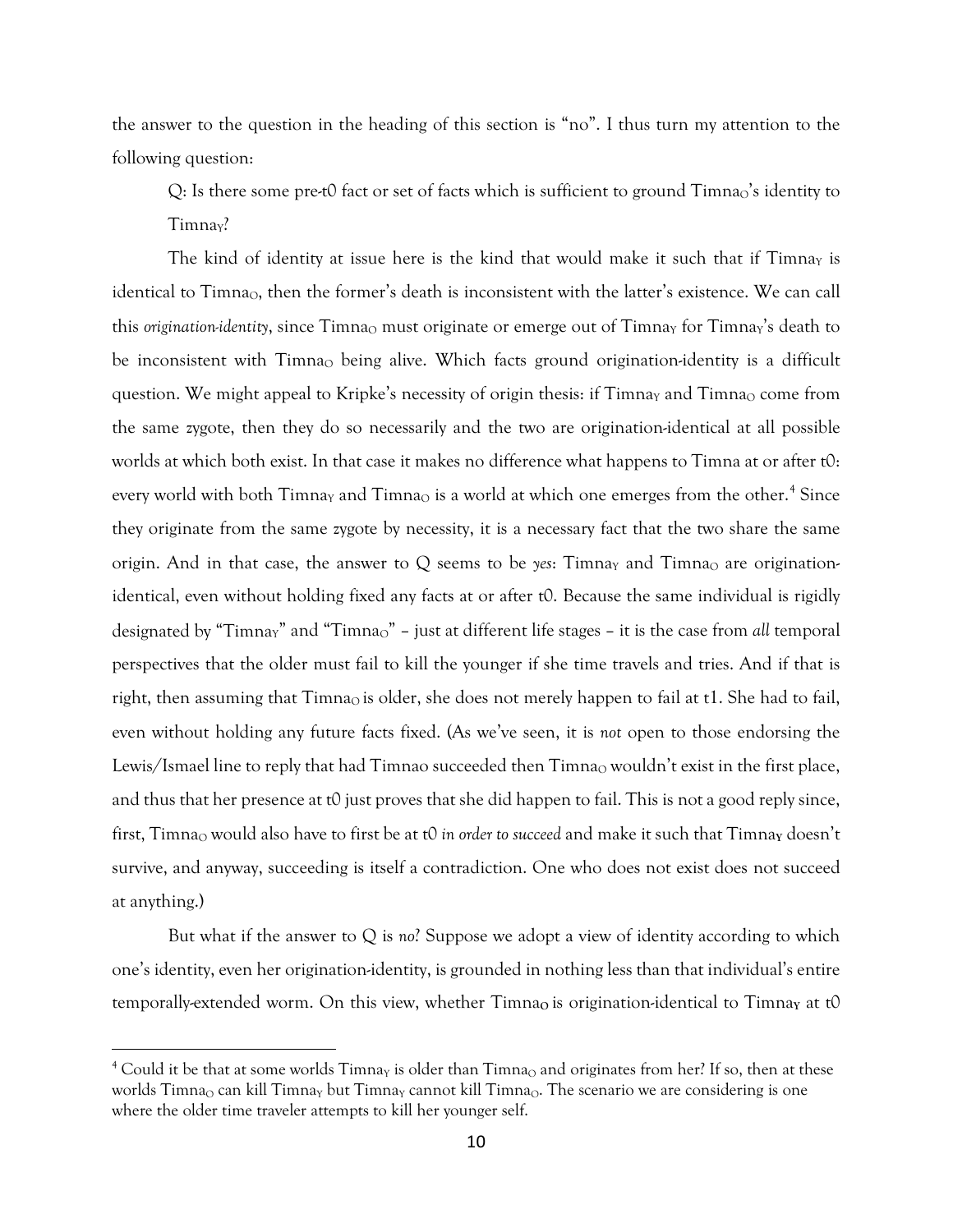depends, in part, on what happens at and after t1. If there are *not* enough pre-t0 facts about Timna<sub>0</sub> and Timna**<sup>Y</sup>** to fix whether they are identical, then the explicability can be accounted for as follows: nothing needs to stop Timna<sub>O</sub> from successfully killing Timna<sub>Y</sub>. If she happens to be successful, then this will make it such that she is origination-identical with a different (actual) younger person, and so there will be no logical contradiction.

Let us momentarily grant the controversial assumptions about identity needed to run this line. Still, we confront a serious difficulty. If it is the case that  $\text{Timna}_{\text{O}} \text{ can} \times \text{C}_{\text{O}}$  kill  $\text{Timna}_{\text{V}}$ , as is required to solve the inexplicability in the way Lewis and Ismael claim to, then it must be the case, prior to t0, that there is more than one (younger) person at *w* who is a candidate for being identical with Timna<sub>Q</sub>. If Timna<sub>Y</sub> is the only person who is such a candidate, then this strategy for handling the apparent inexplicability will not help: it will still be the case, prior to t0, that Timna<sub>o</sub> must fail if she tries to kill Timna**Y**. The only way it is possible for her to succeed is if the killing would make it such that Timna<sub>Q</sub> is origination-identical to someone else. But this requires that there be someone else alive with whom it is possible for her to be origination-identical, depending on what happens at and after t1. And indeed, everyone who might backwards time travel would need to have multiple younger people with whom they could stand in the relevant relation of identity, if necessary. This may already be weird enough, but it is not only a problem of *weirdness*: things get worse if we revise the scenario. It is not sufficient for there to only be *one* such additional person with whom each person can be identical, for suppose that the time traveler's scheme involves aiming to kill the additional candidate, too. Indeed, let us devise a scenario in which Timna<sub>o</sub>'s plan is to travel back to t0 and destroy the whole world. Suppose she tries to do this. Suppose 1000 time travelers try to do this. It does not matter how advanced the destroy-the-world technology: something would have to ensure that at least one (suitable) person survive per each time traveler so that each time traveler can be origination-identical with someone. It is logically required that something stop the time travelers from succeeding at killing everyone, and so the inexplicability remains.

There is another possibility to consider. What if there are alternative metaphysically possible ways for Timna<sub>O</sub> to be present at t0 – ways which do not make it impossible for her to kill Timnay. For example, Timna<sub>0</sub> could spontaneously materialize at t0, even if Timna<sub>Y</sub> dies at t1. Is a possibility like this relevant to our discussion? Do we avoid the difficulties if the (only) reason that  $Timna<sub>o</sub>$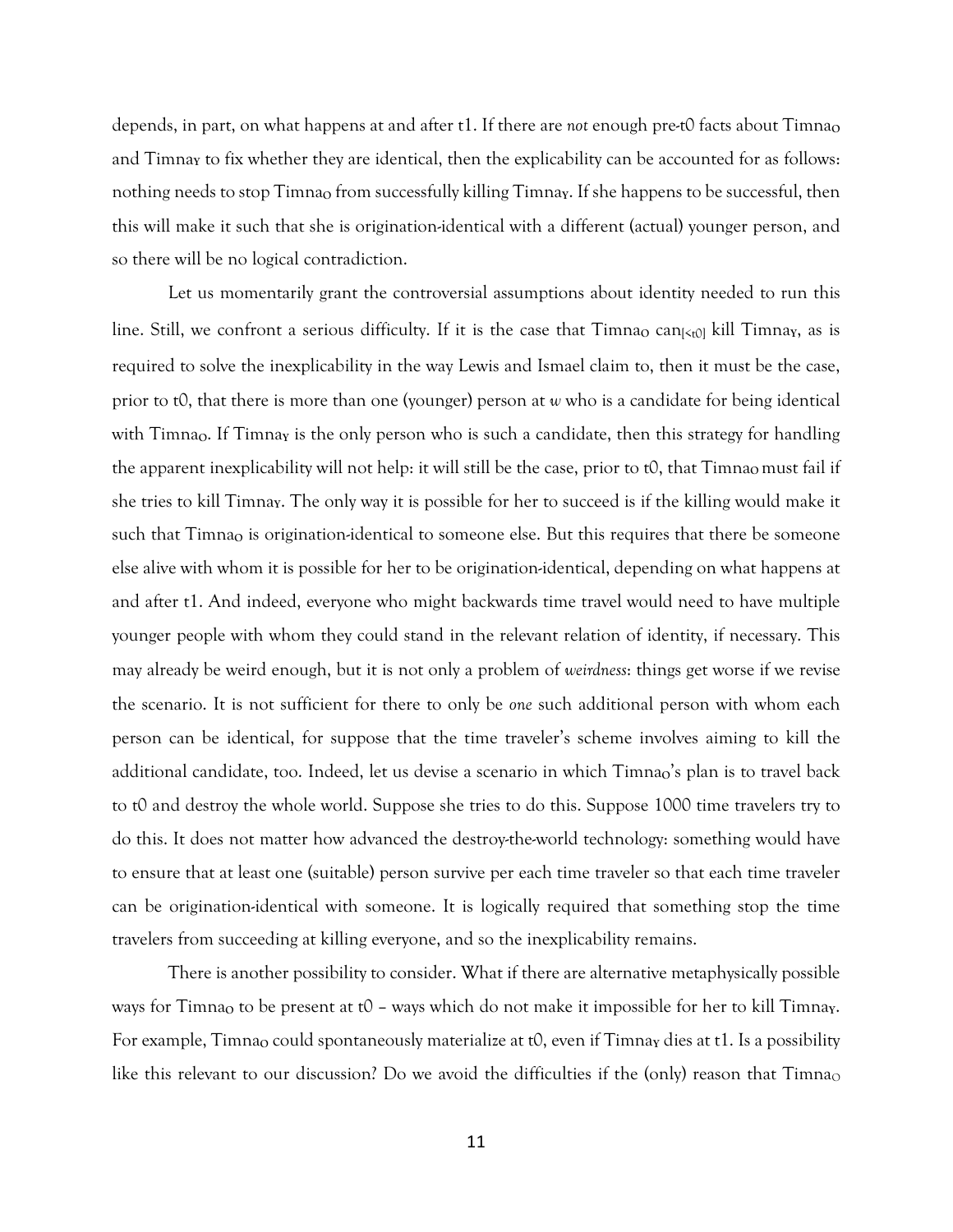can $\kappa_0$  kill Timnay is that she can, in theory, also arrive at t0 in some way other than by time travel? The answer to these questions, I think, is no: possibilities of this kind are not to the point. We can begin by noting the intuitive implausibility of such possibilities making a difference here: could it really be that backwards time travel is only metaphysically possible in a universe with onedimensional time if (and because?) spontaneous materialization (or some suitable alternative) is possible, too (since, on the presently-considered proposal, it's the possibility of an alternative way of getting to t0 that can get us out of the problem)? For these very different kinds of potential possibilities to be conceptually tied in this way would be extraordinary, on its face. [5](#page-11-0)

Indeed, I now argue that the inexplicability is not gotten rid of by bringing in alternative ways for Timnao to get to t0. We can, in fact, set such possibilities aside. Just as worlds at which Timna**<sup>O</sup>** attempts to kill someone who turns out to not be origination-identical with herself are not the worlds we are concerned with (as long as the successful killing would not itself *cause* Timna<sub>Y</sub> to be origination-identical with someone else – a possibility we already considered), similarly, worlds at which Timna<sub>O</sub> happens to arrive at t0 ex nihilo (say) are not of concern. Since we aren't holding post-t0 facts fixed, we need to allow that Timnao *can* arrive at t0 ex nihilo. As long as she will not *always* do so, however – that is, as long as she will sometimes arrive at t0 by time travel (we are starting with the assumption that time travel is possible, after all), this won't rid us of the troublesome cases.

But those are troublesome, my opponent may say, because they are the ones where she is a time traveler and so must have survived any earlier attempt on her life: you are holding her survival fixed! To see why this reply doesn't work here, it is important to keep in mind exactly why we are trying to hold only pre-t0 facts fixed: we are aiming to determine whether Timnao's failure to kill Timna<sub>Y</sub> is contingent in a way that makes the failure explicable. And adding in alternative ways for Timna<sub>O</sub> to arrive at t0 does not do this, because, for the reasons we've already seen, by selecting for cases in which she time travels, we are still *not* selecting for cases in which she *contingently happens* to fail (and so can time travel for that reason). Unless by happy chance  $Timna<sub>O</sub>$  appears at t0 ex nihilo,

<span id="page-11-0"></span> $^{5}$ If my interlocuter remains unconvinced and thinks that a possibility like Timna $_{\rm O}$  appearing at t0 ex nihilo is what solves the inexplicability worry, I'm happy for her to take my argument as a defense of a weaker conclusion that backwards time travel is only possible if (and at worlds at which) appearing ex nihilo as a fully-grown human – in particular, one who is the older counterpart of a deceased younger individual – is. As I'll argue, I don't think such a possibility does defuse the worry, but even if it does, it seems to me that this weaker conclusion would be sufficiently surprising and interesting in its own right.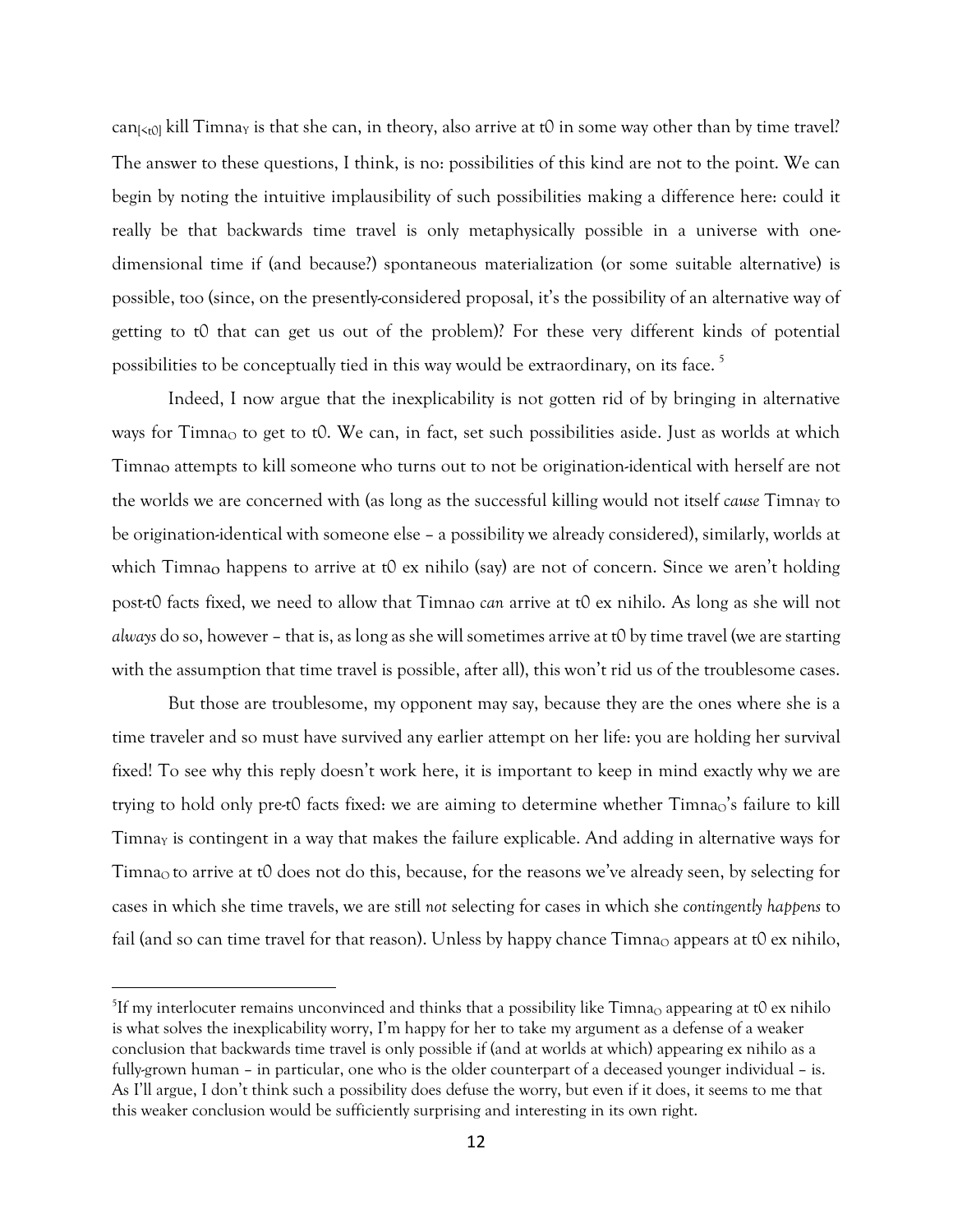Timna<sub>Y</sub>'s survival is antecedently required – *not* because it contingently happens to occur and we are just holding that fixed (that would be explicable!), but rather, because her survival is an enabling condition even of successful killing. In other words, even a successful attempt requires failure. Since, on pain of contradiction, she can't *both* succeed and fail, she has to fail. [6](#page-12-0)

When I talk about it being *antecedently* impossible for Timna<sub>O</sub> to succeed, I mean antecedently *conceptually* – the impossibility is conceptually prior to the token failure. It may be useful to think of it in terms of the direction of the in-virtue-of relation. It would be perfectly explicable, as *Telephone* and *Bicycle* are, if the reason that Timna<sub>Q</sub> had to fail was (i) she contingently happened to, and (ii) we are holding that fixed. That is, it'd be explicable if the necessity of the failure was in virtue of us holding fixed a contingent failure. But that's not the situation, here. Timna<sub>O</sub> did not happen to fail, since her even being in position to succeed would first require failure, except in the cases where she happens to appear ex nihilo. (And again, it is not open to my interlocutor to reply with, well, if she didn't appear ex nihilo and didn't fail in the attempt, she just wouldn't be there at all! Neither a successful nor an unsuccessful attempt could explain her absence.) The failure had to occur from the (*conceptual*) beginning, rather than being in virtue of causal happenstance. And if we can't attribute the presence of the foiling mechanism to mere chance, then, that it will be there when needed, i.e., in most cases when Timnao decides to try to kill Timnay, remains inexplicable. The mere possibility of Timna<sub>O</sub> appearing at  $t0$  in ways other than by time travel makes no difference to this: it is the possibility of backwards time travel itself that gives rise to the problem.<sup>[7](#page-12-1)</sup>

<span id="page-12-0"></span> $6$  Note that this is *not* the case if it is anyone *else* trying to kill Timnay. If it is Tom, rather than Timna<sub>O</sub>, trying to kill Timna<sub>Y</sub>, then success is possible from a pre-t0 perspective, since failure is not an enabling condition for that success.

<span id="page-12-1"></span> $^7$  An anonymous referee brought up another possibility I had not considered. Could not the younger person who is origination-identical with  $Timna<sub>0</sub>$ , or who is at least a candidate for being such, come from the *future* rather than from the past? In that case it would not be logically impossible for Timna<sub>O</sub> to kill Timna<sub>Y</sub>, nor even for her to kill everyone alive at  $t1$ : if she succeeded, this would just mean that Timna<sub>O</sub>'s earlier self came from the future (assuming that  $Timna<sub>O</sub>$  did not appear at t0 ex nihilo). I see a few problems with this as a potential solution. First, it is not clear to me that it even counts as backwards time travel if Timna's own personal timeline goes from the future-to-past direction. Her traveling to t0 is then just moving in the same temporal direction from which she came. We may decide that this doesn't count as backwards time travel, and set the scenario aside.

Second, putting the first reply aside, it needs to be the case that the person  $\text{Timna}_{\Omega}$  kills at t1 was, at least immediately prior to her death, *also* a candidate for being the younger Timna. Otherwise, the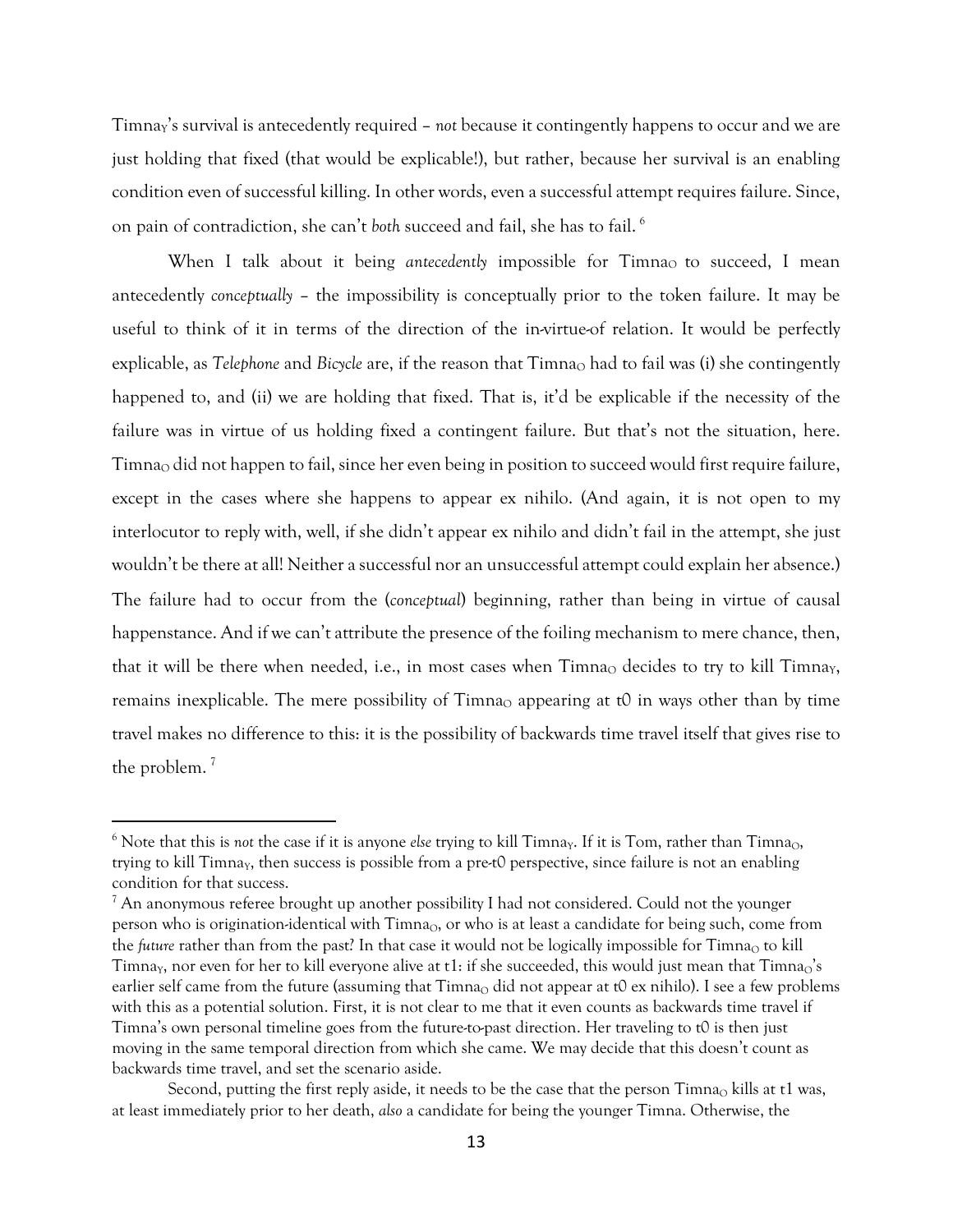Let me be clear that I *agree* with Lewis and Ismael that, like in *Telephone* and *Bicycle*, in *Autoinfanticide* the failure is already built into the description of the class of cases considered. That Timna<sub>O</sub> is alive and able to time travel to t0 entails that Timna<sub>Y</sub> survived to adulthood. Crucially, however, *unlike Telephone* and *Bicycle*, in *Autoinfanticide* the failure that is built in *is itself* an inexplicable failure. It is not merely built in that Timna<sub>O</sub> *does* fail, the way that it is built in that Ismael and Ernie do. It is built in that she *has to* fail, because, in most circumstances, failure is an enabling condition even of her success. Since it is built in that something *must* go wrong, and not merely that something *does*, we cannot defuse the question, *what will enforce the presence of some foiling mechanism should time-traveling Timna choose to attempt autoinfanticide*?, in the way that analogous questions regarding the other failures can be defused.

Let us take stock. So far I have argued that if *Auto-Infanticide* is explicable, it is *not* for the reason that *Telephone*, *Bicycle* or *Light Switch* are. It is not the case that time-traveling Timna<sub>O</sub> is at t0 and in position to kill Timna**<sup>Y</sup>** only because she contingently *happens* to be caused to fail at t1. Instead, the situation seems to be this. If Timna<sub>Q</sub> is a time traveler and tries to kill Timna<sub>Y</sub> then she

scenario is not one of attempted *self-killing*. But now things get complicated. Is Timna<sub>O</sub>'s personal causal history at the moment she arrives at t0 from the future or is it from the past? Since there is no branching time, it cannot be both. If her younger self comes from the future, then the young person at t0 is not the real Timna<sub>Y</sub> - i.e., the one who is origination-identical to Timna<sub>O</sub>. And if Timna<sub>O</sub>'s younger self comes from the past, then the potential solution does not apply. So just before t0 it must be the case that  $Timna<sub>O</sub>$  can be origination-identical with two different younger people, one of whom is in the past (i.e., the person we've been calling "Timna<sub>Y</sub>"), and one who is in the future. The "can" here is not merely an epistemic can: it must be metaphysically indeterminate, shortly before  $t1$ , whether Timna<sub>O</sub> is origination-identical with a younger person from the future or with one from the past. That means, it must be indeterminate from where her causal history lies. Indeed, she must have no determinate causal history. From where do her memories come from, then? The past of t1? The future of t1? Is it metaphysically possible, without branching time, for an individual at a time to have no determinate causal history? It is hard to conceive of how.

Even if it is metaphysically possible for it to be indeterminate, at a time, from which temporal direction an individual's causal history up to that time comes from, we can put such cases aside in the way that we have put to the side cases where Timna<sub>O</sub> appears at t0 ex nihilo. All we need to get the problem off the ground is for there to be some possible worlds at which backwards time travel is possible (at those worlds), but at which at least some individuals are not such that the direction of their causal history is indeterminate (or else, who do not have younger individuals who are candidates to be origination-identical to themselves both in the past and in the future). If backwards time travel is possible in these cases, the problem will remain. (Just as before, by putting these cases to the side and focusing on ordinary time-travel scenarios, we are still not selectively attending to cases where Timna<sub>O</sub> contingently happens to fail.)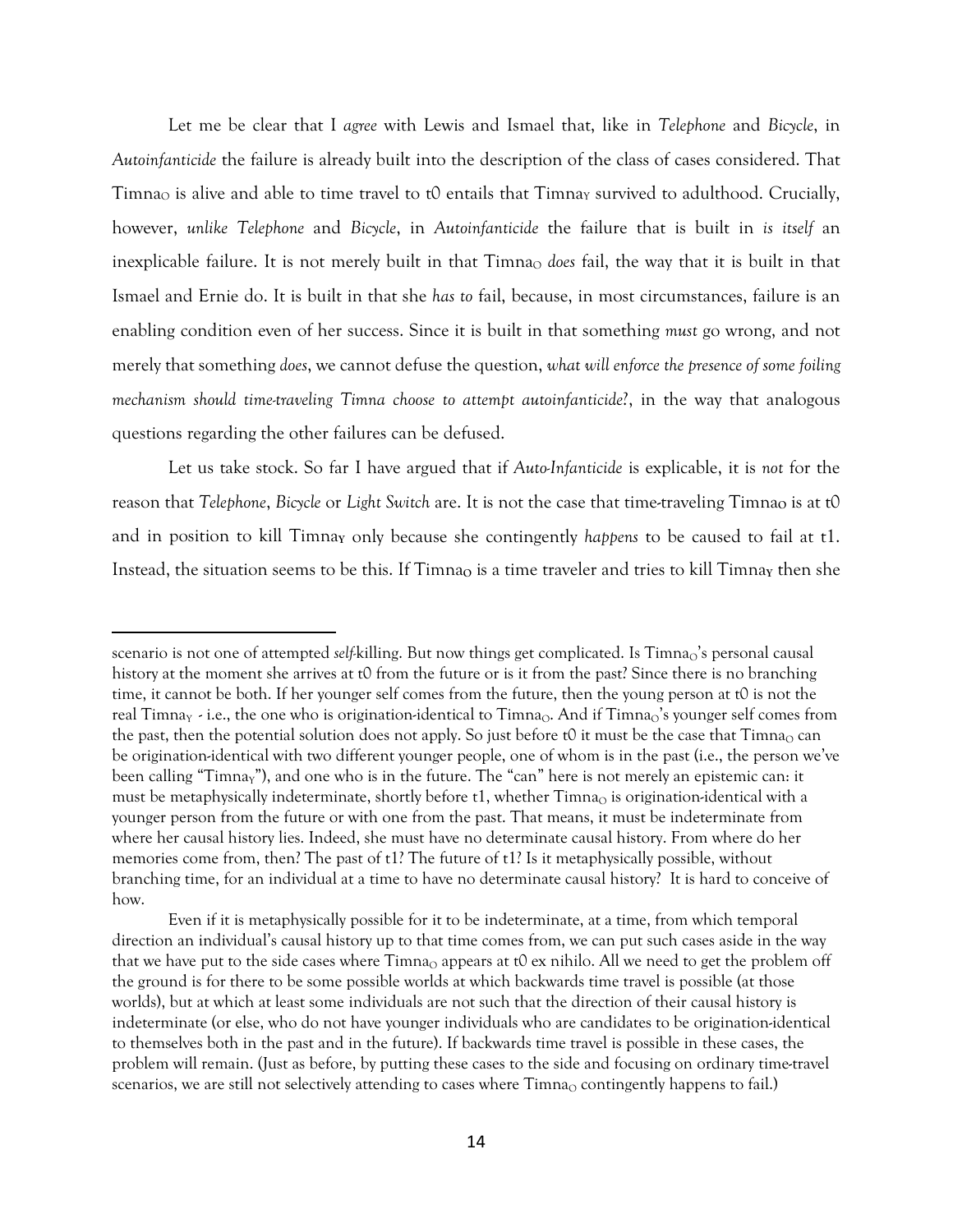is in a causal loop: her failure to kill Timna<sub>Y</sub> at t1 is a cause of her living long enough to get in a time machine at t2, which in turn is a cause of her arriving at t0 and being in position to try to kill Timna<sub>Y</sub> at t1. If this causal loop gets started at all, Timna<sub>Q</sub> has to fail. What's more, it is *not* the case that her happening to fail makes the loop start: once she is in the position to make the attempt, the loop has already started and there is no possibility of success. Nor is it the case that some other event causally upstream from her failure happens to occur which itself causally necessitates the failure. Other key events on the causal chain include Timna<sub>o</sub> getting in her time machine and arriving in the past at t0. Although these events are on the causal chain leading to the failure, they do not (causally) necessitate it. Indeed, they are *causally* compatible with her success. It is the additional event, the slip on the banana peel or the jamming of the gun, that makes Timna<sub>Q</sub> fail rather than succeed. And so far we have found nothing to make explicable the apparently inexplicable fact that an event of this kind will somehow be caused to occur every time a time traveler travels back in time and attempts to kill her own earlier self.

## 6. Contradiction as Explanation?

I have argued that the Lewis-Ismael-style reply to the inexplicability objection is unsuccessful. But there is another kind of reply to the objection to consider. Perhaps it need not be the case that the failure merely happens to occur by contingent causal happenstance for the failure to be explicable. Perhaps it is enough for explicability simply that there are no worlds at which the time traveler tries to kill her younger self and succeeds. There may be worlds at which there are causal loops involving time travelers trying and failing to kill their infant selves, and worlds at which people appear in the past in ways other than by time travel and then kill their infant selves. But we can all agree that, given our starting assumption that time is one-dimensional, there are no worlds at which time travelers travel to the past and kill their younger selves. So, the defender of time traveler might say, since it follows that every world at which a time traveler travels back in time and tries to kill her younger self is a world at which she will fail, nothing more needs to be said by way of explication.

Nicholas J. J. Smith (1997) pursues this strategy for deflating the apparent inexplicability. He does so by distinguishing explicable from inexplicable kinds of failures in general, and then arguing that the time traveler's failure to kill her younger self falls into the explicable category. To illustrate the difference between explicable and inexplicable failures Smith offers the following examples: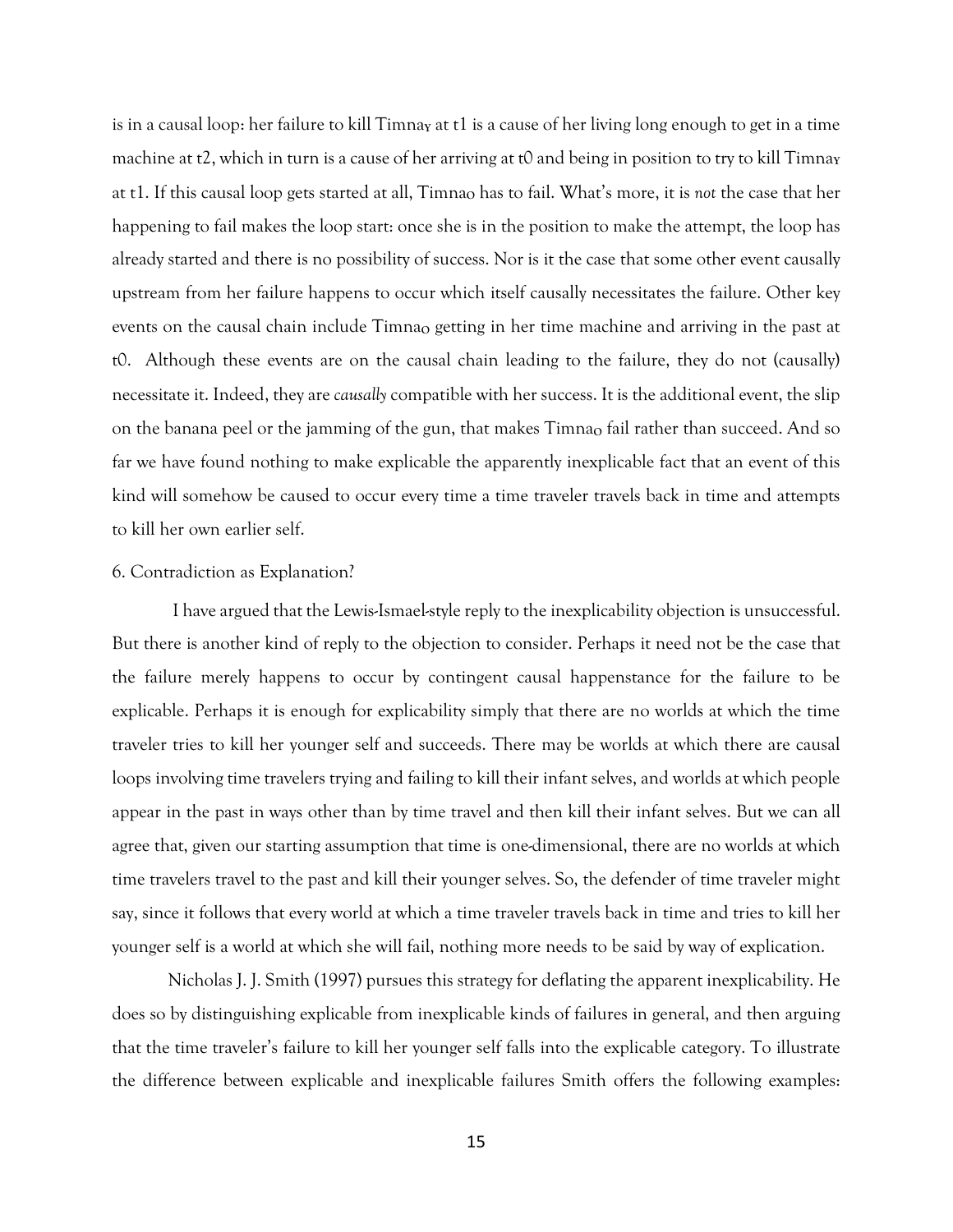failing to enter your kitchen – "when you try to do so it's as if you run into a glass wall" – despite the fact that your neighbor with an identical floor plan has no problem entering hers (inexplicable) vs. forgetting you have no attic and then always failing to enter the (nonexistent) attic for what appears to you to be some strange conspiracy to prevent you from entering your attic (explicable); searching for an existing fountain of youth but something or other always stops you from finding it despite generally having no problem finding other things you look for (inexplicable) vs. there is no fountain of youth and every attempt made to find it ends in failure for some reason or another (explicable); a barber sets out to shave someone and continuously fails for various reasons (inexplicable) vs. a barber in Newcastle fails each time he sets out to shave all and only the barbers in Newcastle who do not shave themselves (explicable).

According to Smith, the key difference between the explicable and inexplicable failures is the following:

In both types, one invariably fails to enact a scenario satisfying a certain description (e.g., "entering the attic," "finding the fountain of youth," "shaving all and only those who do not shave themselves"). In one type of case – the one where failure demands an explanation – there are contextually relevant possible scenarios satisfying the description. In the other type of case, there are not…Hence, there is no question of explaining why "such scenarios" are not actualized. Beyond pointing out that there simply are no such scenarios – so whatever happens, one of "them" will not be actualized – there is nothing more to say by way of explanation of the barber's failure. (1997: 160)

It is easy to see how this is supposed to defuse the inexplicability worry. The time traveler's failure to kill her infant self falls into the *explicable* category: "This is a case of the type in which no (further) explanation of failure is required. *There are no scenarios at all* – no points in logical space – satisfying the description "a time traveler commits autoinfanticide…*Whatever happens*, it won't be autoinfanticide because *no scenario at all* satisfies that description." (1997: 161-162)

The problem with this reply is that what makes the scenario seem so inexplicable is that something apparently has to be in place to *cause* the time traveler to fail (she slips on a banana peel, etc.). This differs from Smith's examples, and from other examples involving logical impossibility. In general, logical impossibility is *contained* in itself: it does not work through things or events that are external to it. For example, the reason that the barber cannot shave all and only those barbers who do not shave themselves is that as soon as he shaves all he has not shaven only, but if he shaves only he does not shave all. Nothing needs to stop the barber from succeeding. He need not trip on a banana peel, or get worn out, or forget to bring his razor.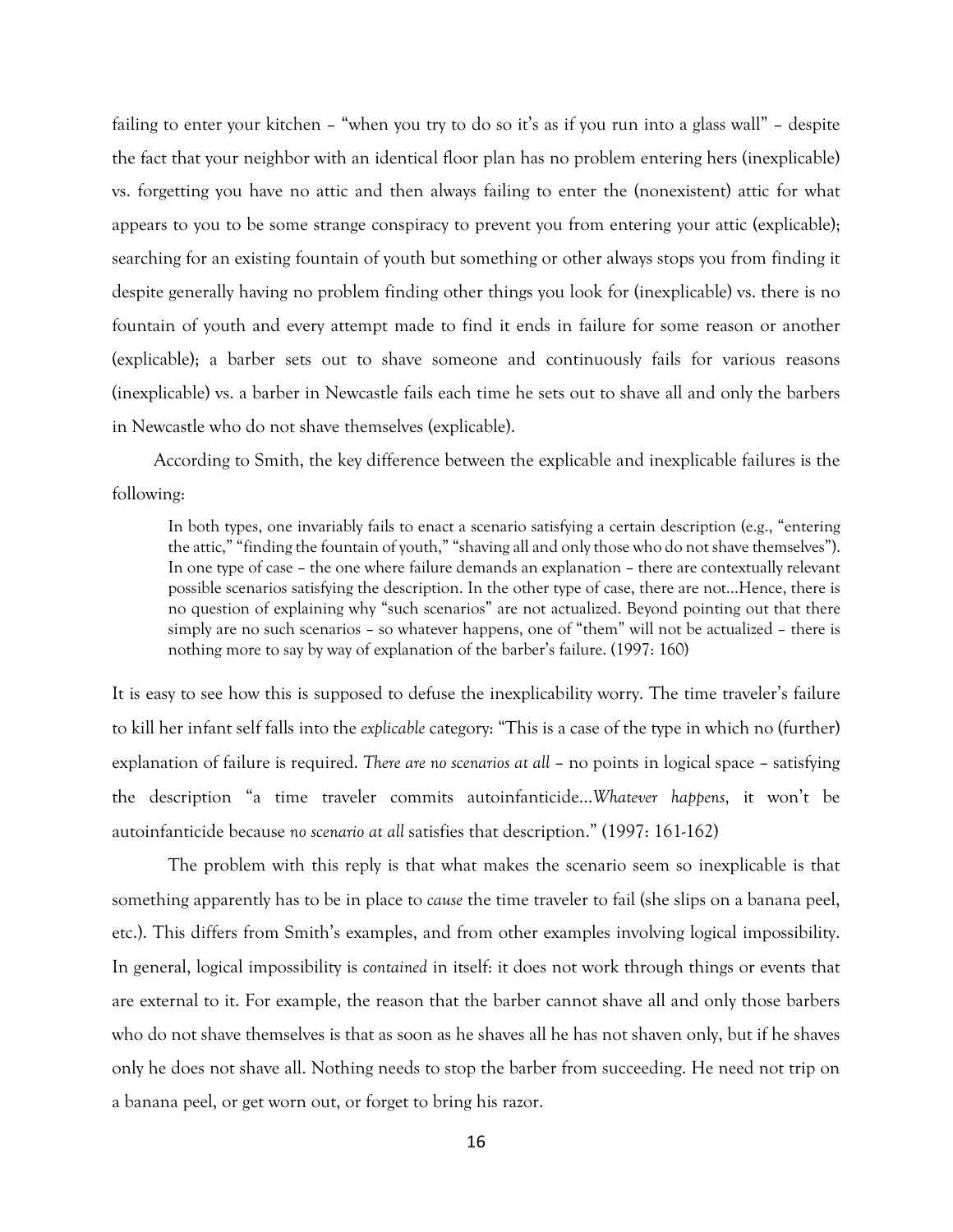Or consider the painter who desires to make a chair simultaneously red and green all over. If she tries, she will fail. She will fail because for it to be red all over is already, by itself, for it to not be green all over, and vice versa. Her failure will not be due to her slipping on a banana peel or carrying with her the wrong paints. (In my view it does not even make sense to speak as though the cause of her failure is an event of this type.) This is why the time traveler's failure is inexplicable in the way that the barber's or the painter's isn't. Something must stop the time traveler from committing auto infanticide. And logic does not "work through" causation to enforce itself in this way. That is just not the kind of thing that logic is.

What *is* explicable, in Smith's sense, is that the time traveler is not both alive and dead at any one time. As soon as one is dead, one is not alive, and vice versa. But that is as far as the explicability goes. For something to have to happen to *cause* it to be the case that she is alive rather than dead at t1 (even if being dead at t1 would result in a logical contradiction) remains inexplicable.

We can see the problem in a different way. Let us consider one last example. It has been proven to be impossible to trisect an arbitrary angle using only a compass and a straight-edge.<sup>[8](#page-16-0)</sup> Sam is attempting to do just that. Since the task is impossible, Sam will fail. As with the impossibilities discussed before, what is impossible is some particular *combination* of states of affairs. It is impossible for Timna to be both alive and not alive at a time. It is impossible for a chair to be both red all over and green all over at a time. And it is impossible for Sam to use only a compass and straight-edge, and to successfully trisect the angle. There is no possible world at which Sam succeeds by using only these tools. But the fact that there is no such world cannot explain *which* of the set of mutually inconsistent states of affairs fails to occur at a given world. Which does must have a causal explanation. Another way to put this is that the *logical* explanandum is disjunctive: it is required that either Sam fail in his attempt or that he come up with additional tools to work with (say). Now, in this example, like in the previous ones, there is nothing problematic about supposing that which disjunct obtains is explained by ordinary causal happenstance. Indeed, even if it is part of the description of the scenario that Sam has only a compass and a straight-edge, we have no problem assuming that there is a contingent causal explanation for why he has only these tools. And, *given*

<span id="page-16-0"></span><sup>&</sup>lt;sup>8</sup> I thank an anonymous referee for this example.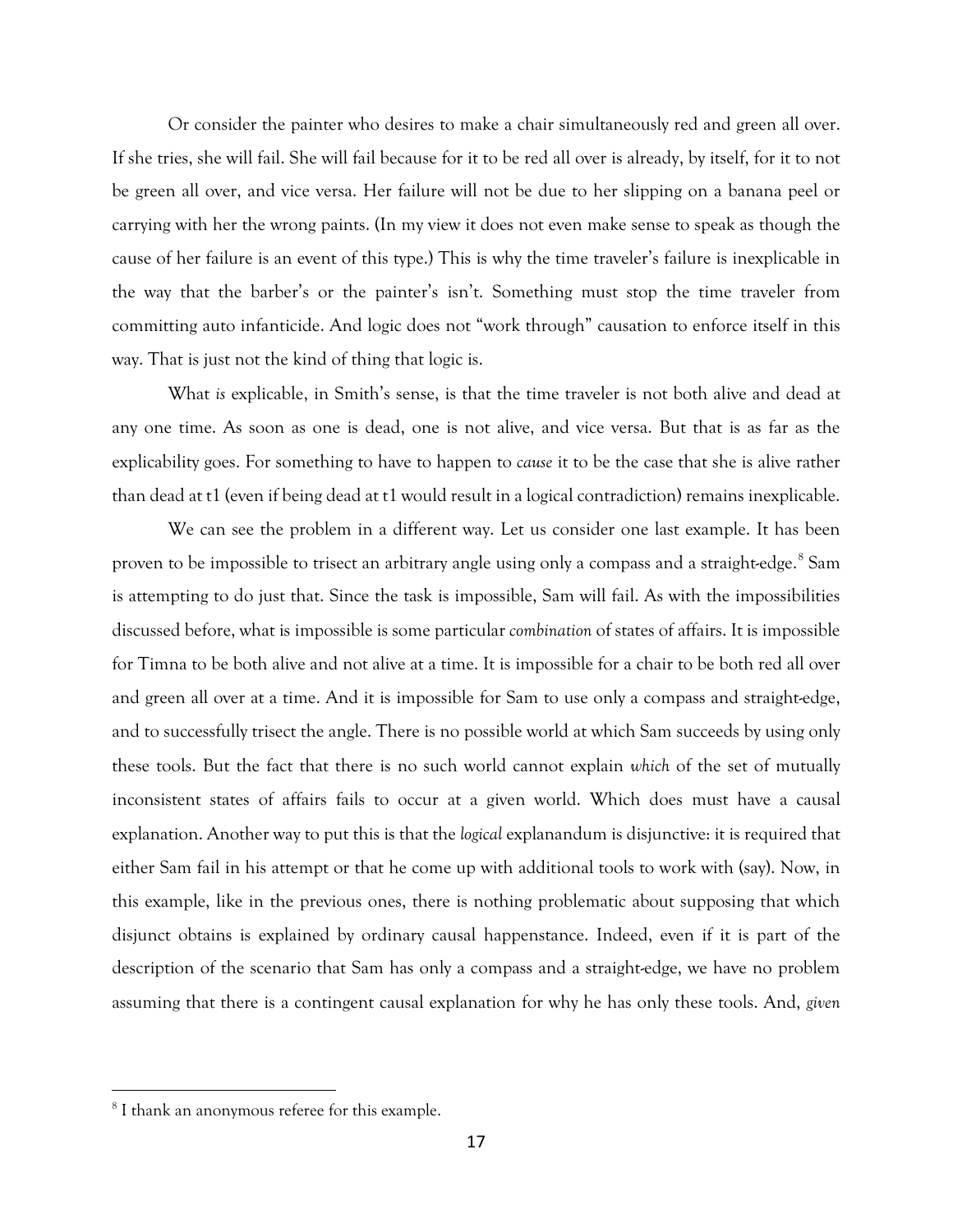that he does, there is a logical/mathematical explanation for why he will fail in his attempt. So the scenario is explicable.

In *Auto-Infanticide*, in contrast, not only is it the case that Timna<sub>Y</sub> cannot be both dead and alive at t1 (explicable); it is also the case that she *must* be alive rather than dead at that time. But logic is not in the business of accounting for *which* of the inconsistent states she is in. The absence of possible worlds at which she is both alive and not alive cannot explain why she is alive at a world, on its own. This is problematic when conjoined with the fact that Timna<sub>o</sub> *must* fail even when we don't hold post-t0 facts fixed. <sup>[9](#page-17-0)</sup> That is, it is not because Timnay *happens* to survive past t1 that Timnao must fail – in the way that Sam must fail only because he happens to have just one compass and a straight-edge. We saw that there is nothing contingent about Timna<sub>Y</sub>'s survival, even from a pre-t0 perspective. Since (i) the absence of possible worlds at which a given set of mutually inconsistent states of affairs obtains cannot explain why one of those states of affairs is actualized rather than the other, and since (ii) causal happenstance cannot explain it in this case, either, Smith's proposal fails to explicate how something will always be in place to stop the time traveler.<sup>[10](#page-17-1)</sup>

### 6. *Auto-Infanticide* and Program and Process Explanations

Let us try to be more precise about exactly what it is that is still in need of explication. Consider the following questions:

Q1: Why must Timna<sub>Q</sub> fail?

Q2: Why *does* Timna<sub>O</sub> fail?

In a recent article Baron and Colyvan (2016) argue that by attending to the distinction between *program* and *process* explanations sometimes made in the literature about extra-mathematical

<span id="page-17-1"></span><span id="page-17-0"></span> $9$  If it is preferred, instead of talking about Timna<sub>Y</sub>, we can talk about the set of individuals who are candidates for being numerically identical with Timna<sub>O</sub> given only facts about Timna<sub>O</sub> at t0. We can make just the same point using them: they can either all survive or not all survive – logic is not in the business of deciding which of these two states occurs. And yet, it is not contingent which happens, either: at least one *must survive.* By speaking about the set who are candidates for being identical with Timna<sub>O</sub> instead of about Timna<sub>Y</sub>, we ensure that we don't sneak in post-t0 facts about Timna's identity, regardless of if we hold a metaphysical view about identity according to which origination-identity is grounded in nothing less than the individual's entire temporally-extended worm (thanks to an anonymous referee for pressing me on this).<br><sup>10</sup> Of course, exactly how Timna<sub>y</sub>'s life is saved may be a contingent matter (does Timna<sub>o</sub> slip on a banana peel, does her gun jam?) but that she must be saved, even when we don't hold fixed post-t0 facts, is not.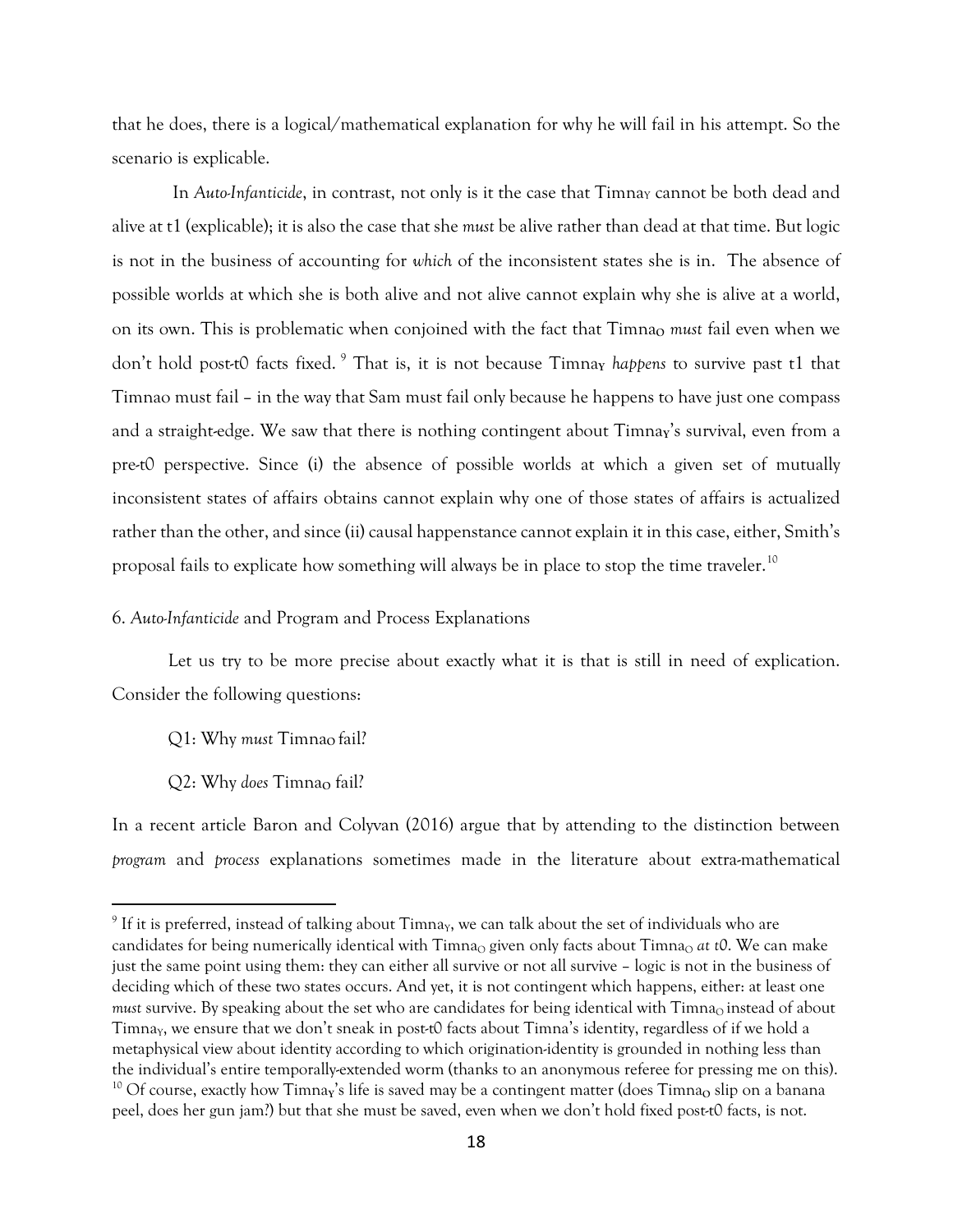explanations, we can find a satisfying answer to questions like  $Q1$  and  $Q2$ . And if that is so, they say, then there is nothing else in need of explication. Process explanations appeal to the actual causes that resulted in the explanandum in question. In contrast, a "higher-level", non-causal program explanation "abstract[s] away from, or otherwise ignore[s], the causal details...the program explanation can explain why a particular explanandum must be the case (for the appropriate modality), as opposed to why it is the case *de facto*." (2018: 64) For instance, a process explanation for why your attempt to fit the square peg through the round hole as a matter of fact failed would appeal to the particular causal processes involved: e.g., a particular part of the peg collides with a particular part of the board. A program explanation for why you *mu*st fail appeals to the geometric properties of the squareness of the peg and the roundness of the hole, e.g., the roundness of the hole and the squareness of the peg ensures that each time you try to force the peg through the hole some part or other will get in the way. (2018: 65) Similarly, Baron and Colyvan maintain that in the case of the grandfather paradox (or *Auto-Infanticide*) there is a satisfying answer to both Q1 and Q2; and that is all we need for explicability. In any given instance in which Timna<sub>o</sub> tries and fails to kill Timna<sub>Y</sub> there will be a process (causal) explanation for what as a matter of fact stops Timna<sub>0</sub> from killing Timna**<sup>Y</sup>** in that instance: e.g., perhaps the gun jams. There will be, in addition, a program explanation for why Timna<sub>O</sub> *must* fail to kill Timna<sub>y</sub>: if Timna<sub>O</sub> were to succeed, she would bring about a logical contradiction, which is impossible.

The problem is that Q1, as it is written, is ambiguous. Is the question, why must $\epsilon_{t0}$  Timna<sub>o</sub> fail, or is it, why must<sub>[∞]</sub> Timna<sub>o</sub> fail? The program and process explanations can conjointly explain the second but not the first. We've seen that logic alone gets us only that it is not the case that Timna is both alive and not alive at a time. On its own logic cannot explain Timna being alive rather than dead at a time (or vice versa), nor her surviving (or not surviving) an attempt on her life. For the program explanation to explain why Timna<sub>o</sub> must fail in her attempt, we need the additional fact that Timna<sub>Y</sub> does as a matter of fact survive. But, as I've argued, Timnay's survival does not occur only as a matter of fact. If the attacker is  $T_{\text{imna}_0}$ , then  $T_{\text{imna}_Y}$  must survive, even from a pre-t0 perspective. And it is *this* – that there *must* be a banana peel (or equivalent) *even when we don't hold fixed* that *Timna y survives* the attempt – that the program and process explanations cannot account for. The program explanation can account for the fact that there will be something or other in place – a